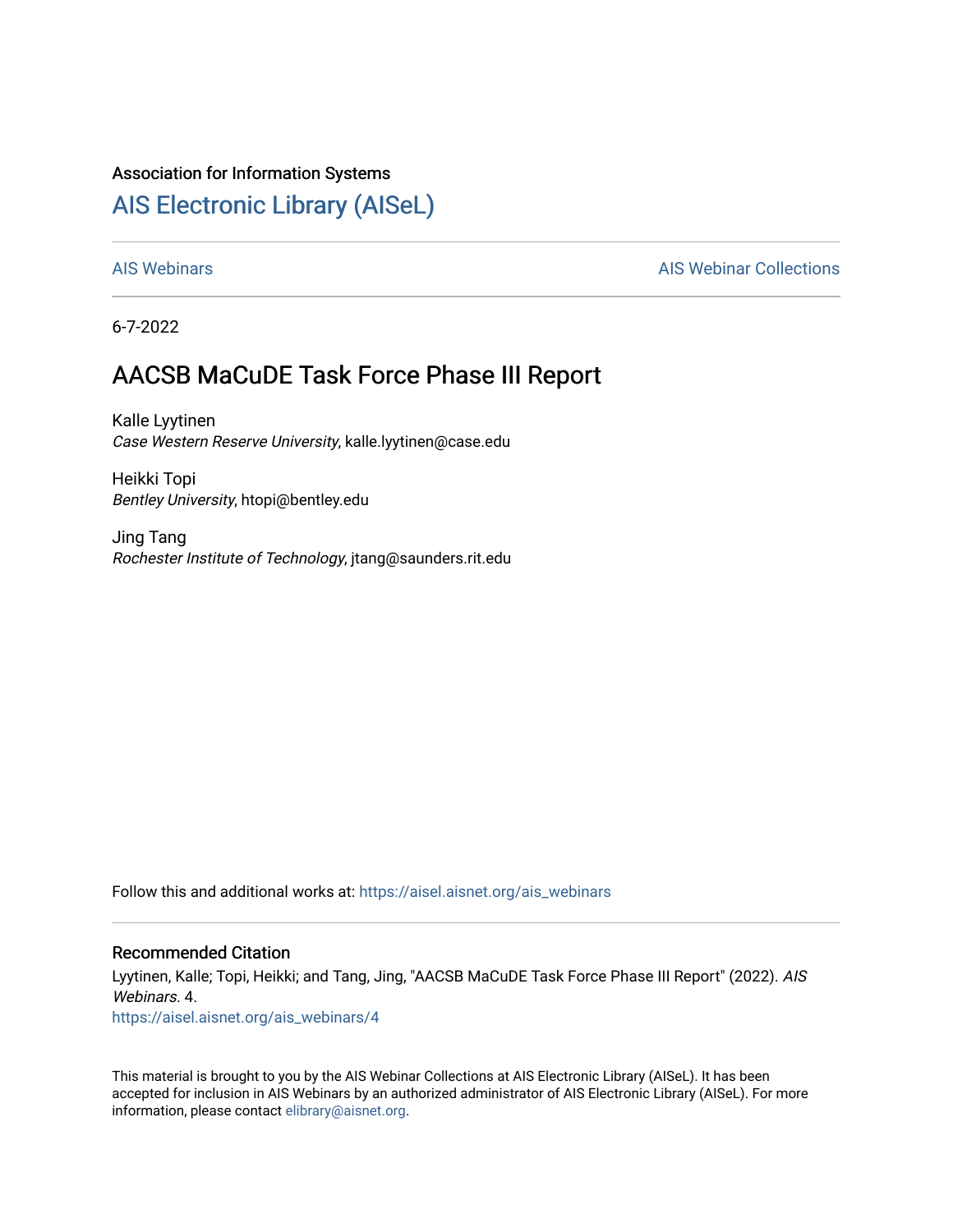# MaCuDE IS Task Force Phase III Report Outline

**AACSB MaCuDE Task Force / AIS Webinar June 7, 2022**

**Kalle Lyytinen Case Western Reserve University**

**Jing Tang Rochester Institute of Technology**

> **Heikki Topi Bentley University**

> > 1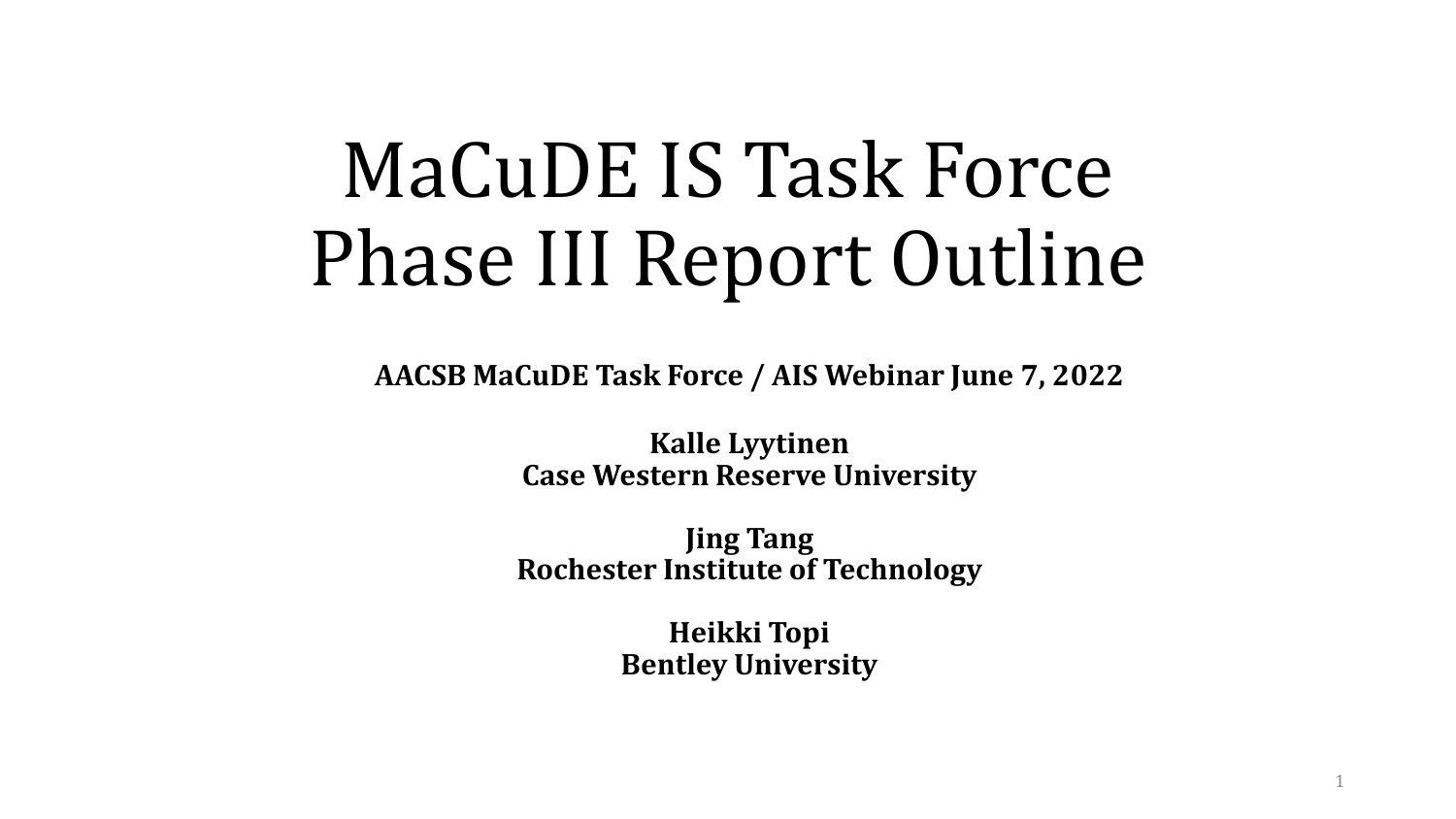## Organization

- 1. Task and Setting
- 2. Issues and Deliverables of MaCuDE/IS Task Force
- 3. State of the Art in BDA/AI education in IS Field
- 4. Emerging BDA/AI Skills and Competencies by Roles
- 5. Key Competencies for BDA/AI IS Education
- 6. Resources, Governance and Implementation of Curriculum Development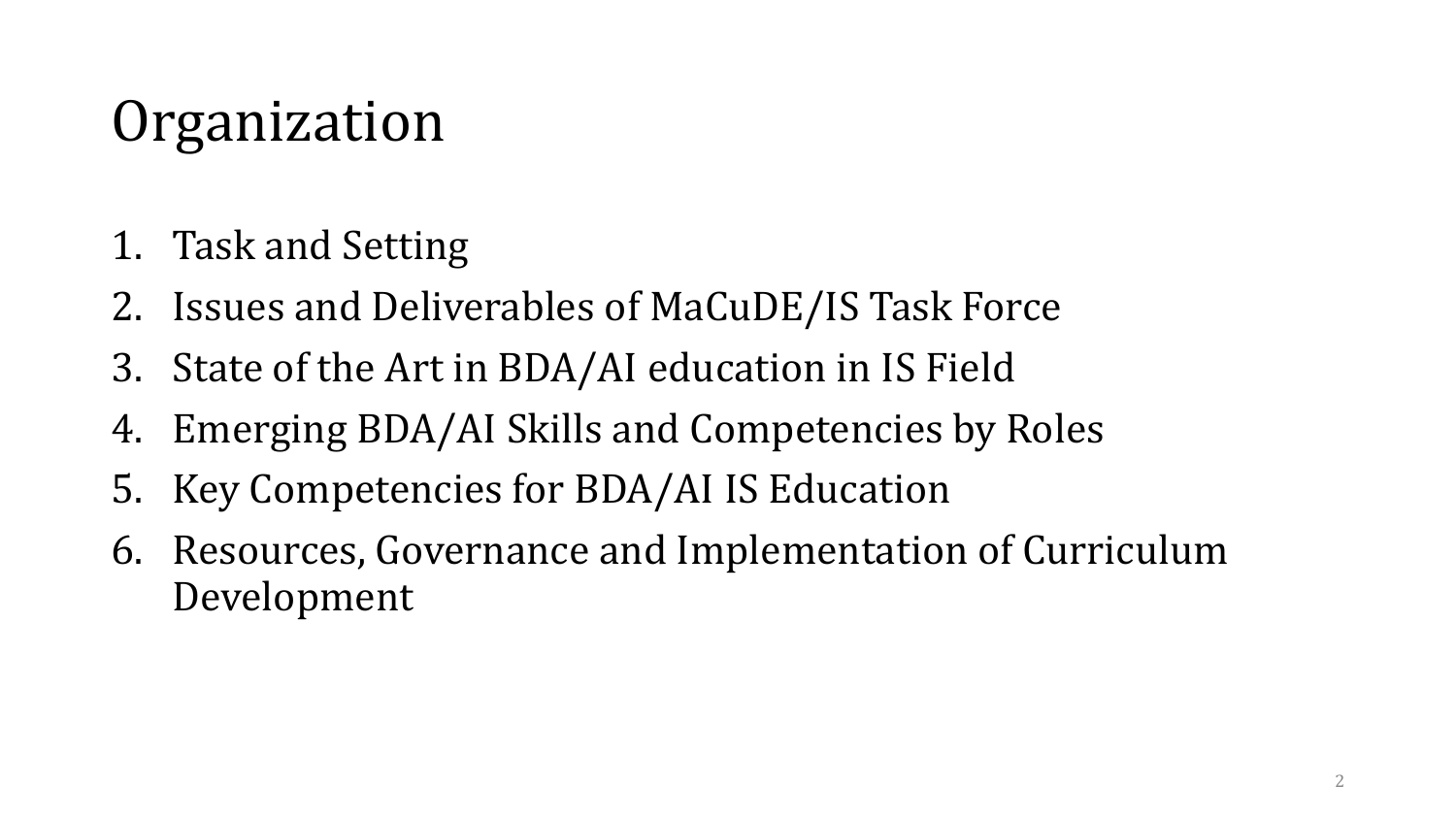## 1. Task and Setting

#### • MaCuDE IS Task Force goals

- Provide an overview of the status of IS education, identify emerging industry needs and articulate recommendations for future curriculum work
- Determine the impact of new IT capabilities associated with Big Data and AI (including machine learning) in IS curricula (especially in business schools)
- Identify directions for IS education in business schools given the increased focus on digital technology across most business disciplines
- Review how IS faculty and units within business schools can collaborate with other groups in this new environment?
- Context
	- AIS and ACM jointly developed multiple IS curricula over the past three decades—The project draws on these recommendations as a baseline, identifies gaps, and provides input for future initiatives
	- Collaboration between the AACSB MaCuDE IS Task Force and AIS Education Committee
- Generate a framework of aspired/expected high-level competencies for different degree types and education contexts related to BDA/AI in IS education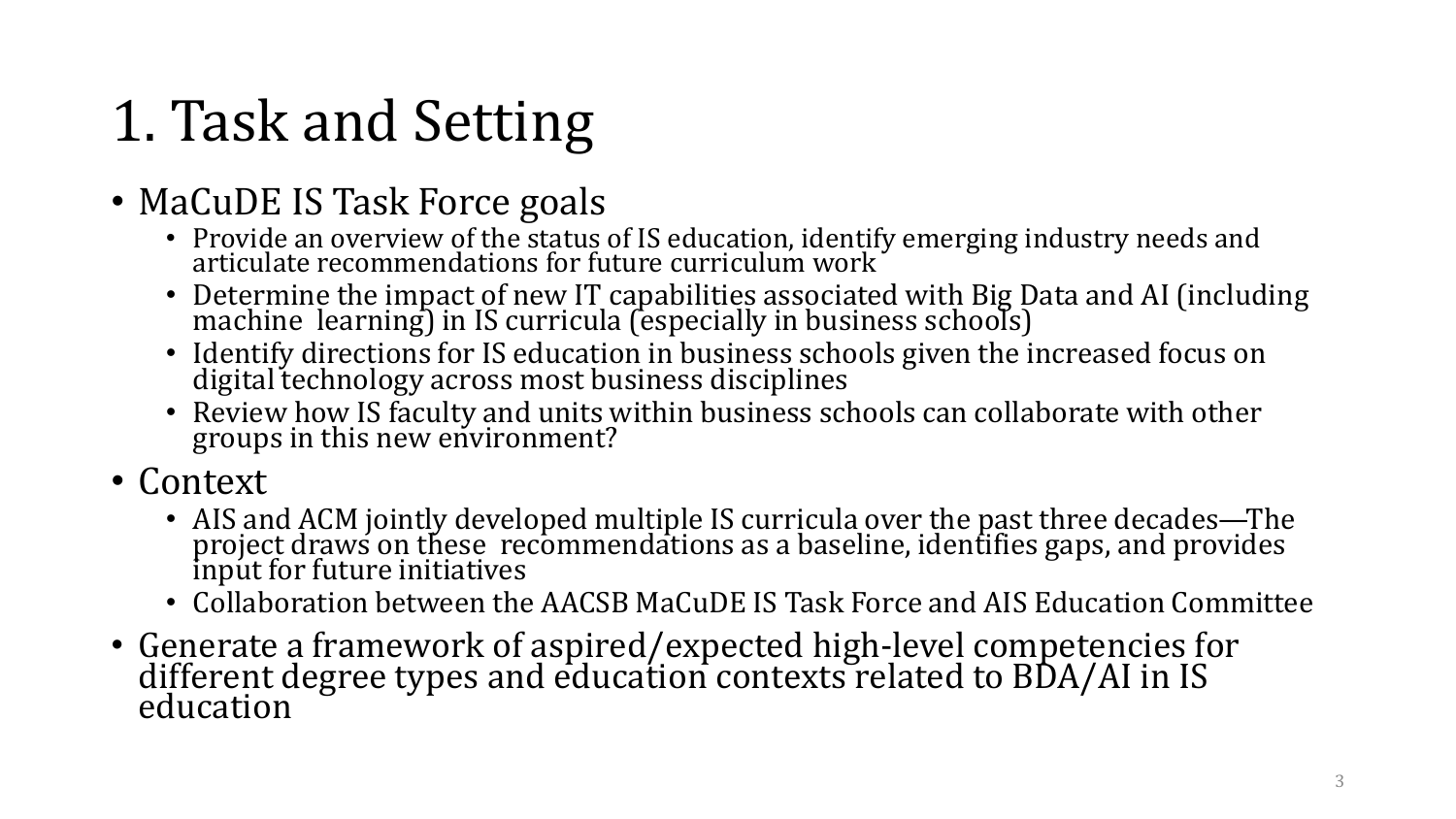### 2. Issues in Current State of IS Education

- 1. Undergraduate level
	- Programs cover BDA/AI at a relatively modest level except for specialized analytics-focused programs
	- IS education focus on specialized programs, instead of general IS education
	- A few programs emphasize design thinking
- 2. Graduate level
	- Specialized analytics programs becoming common
	- Analytics topics gaining real estate in general IS programs
	- Other specialized programs with a IS thematic focus (e.g., digital innovation/ cybersecurity) emerging
	- Programs typically acknowledge the importance of AI topics but cover them at the awareness level.
- 3. Emerging challenges of IS Education
	- Digital transformation poses new opportunities and needs for IS education
	- How to establish a viable and distinct role of IS in delivering BDA/AI education within business schools
	- Increased variation in the content and scope related to BDA/AI technologies in IS programs based on local needs and environment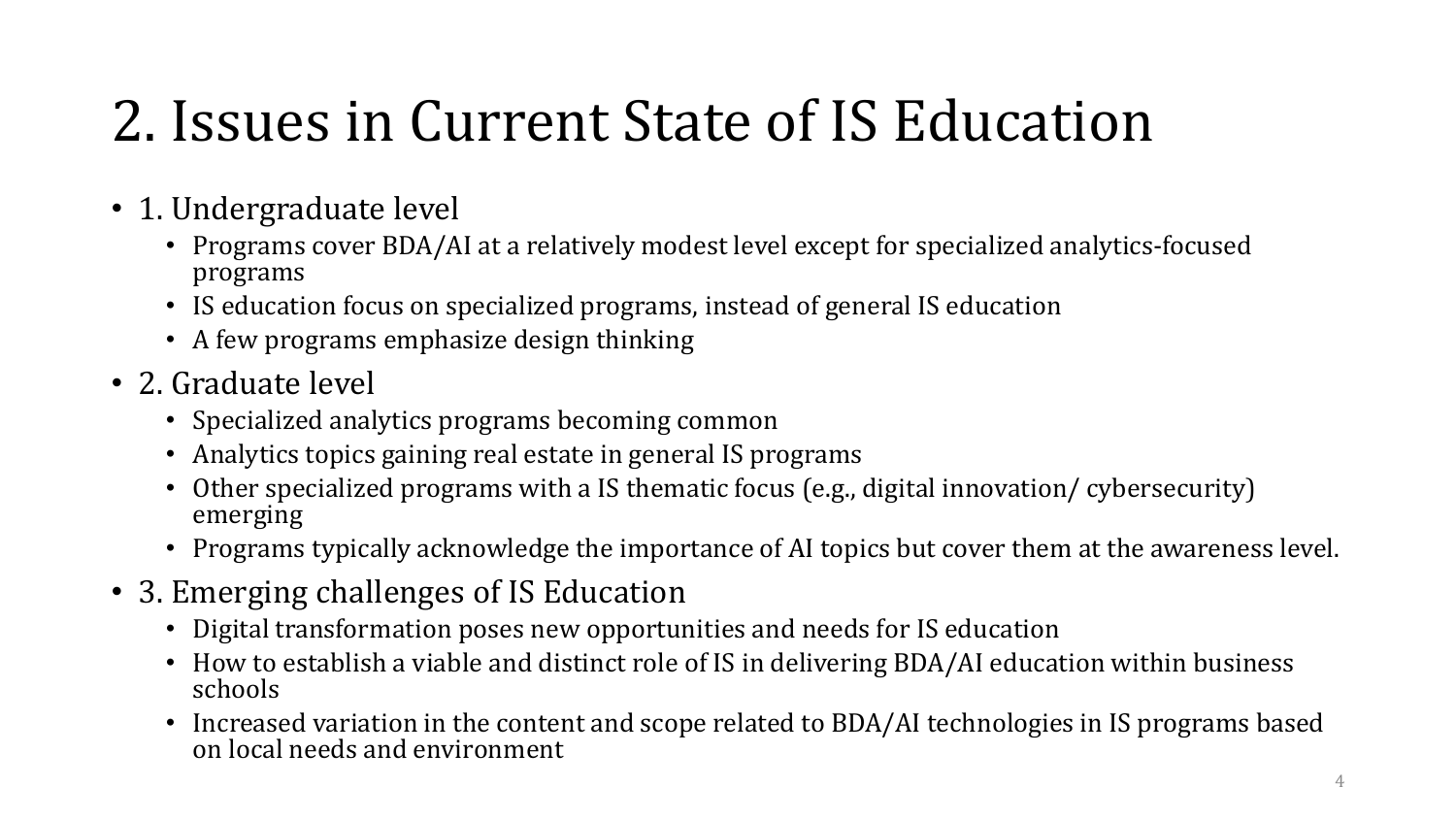## 2. Issues in Industry Needs

#### 1. **Dimensions of Digital Transformation**

Capability improvement and transformation Decision-making strategies and tactics Changes in operations or products

2. **Three classes of competencies to meet the industry needs:** Fundamental environmental competencies; Data, information, and content management; System design

3. **Competency gaps in industry needs:** foundations (e.g., domain competencies), data management, and design

4. **Emerging needs** in security/continuity, deep technical/ analytical, and business development and design and execution

5. **Universities main BDA/AI competency providers** because of the weaknesses in training in companies

6. **The industry needs of BDA/AI** should be carefully considered in the future **departmental recruiting**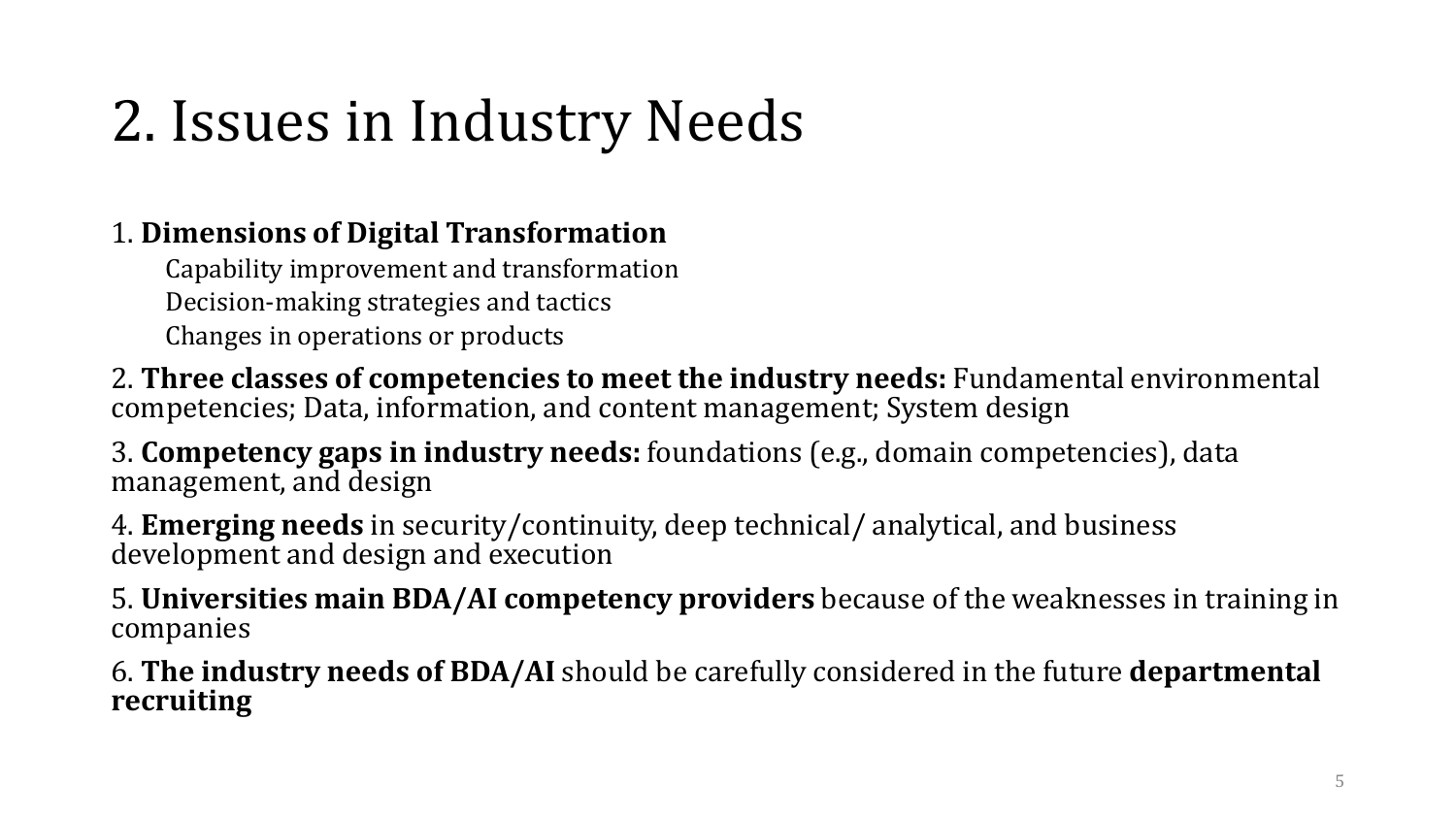### <span id="page-6-0"></span>2. Deliverables Related to BDA/AI Competencies

**1. Key contribution of IS graduates**: harnessing the transformative power of<br>information technologies to organizational needs and opportunities while appreciating<br>the implications of the two oformation for all stakeholdar the implications of the transformation for all stakeholders

**2. IS community needs to develop new curricula recommendations for the MBA concentration, specialized versions of undergraduate majors and master's programs (such as business analytics, cybersecurity, AI, etc.)**

#### **3. Specify competency levels for each program type / competency area pair**

- Program types: General education (all/business), General IS, Specialized degrees, Non-degree
- Competency levels: Awareness, Novice, Intermediate, Advanced, Proficient
- IS Competency Areas: Data and Information Management; Digital Transformation/Innovation/Systems Analysis & Design; IT Infrastructure; Secure Computing; Application Development/Programming; Ethics; IS Management & Strategy; Artificial Intelligence
- Available [here](#page-19-0)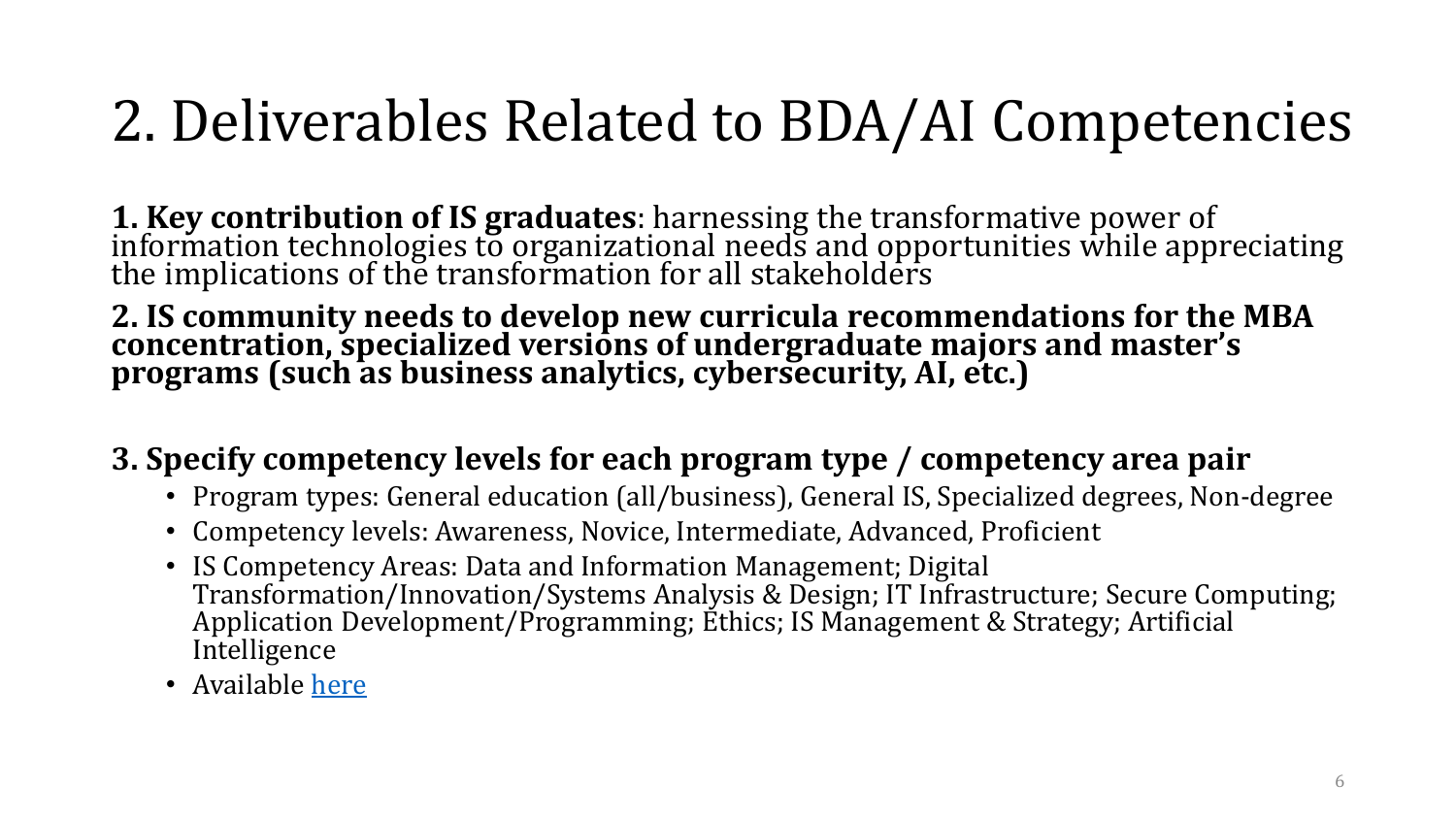### 2. Deliverables Related to BDA/AI Competencies

- **1. Core IS competencies in data management, systems analysis & design, IT infrastructure, and IT management critical**
- **2. Additional BDA/AI areas** of competency development
	- **1) BDA and AI systems development and deployment** (often based on packaged solutions)
	- **2) Effective integration of AI-based IT capabilities**, advanced analytical solutions, and other emerging technologies **into large-scale organizational systems**
	- **3) Cloud-based infrastructure** and non-relational data management technologies
	- **4) Stronger analytics competencies**: statistical analysis and inferences, storytelling, visualization
	- **5) New life cycle models** of data management and data science
	- **6) Ethical decision-making** to understand the implications and to maintain fairness and equity of algorithmic decisions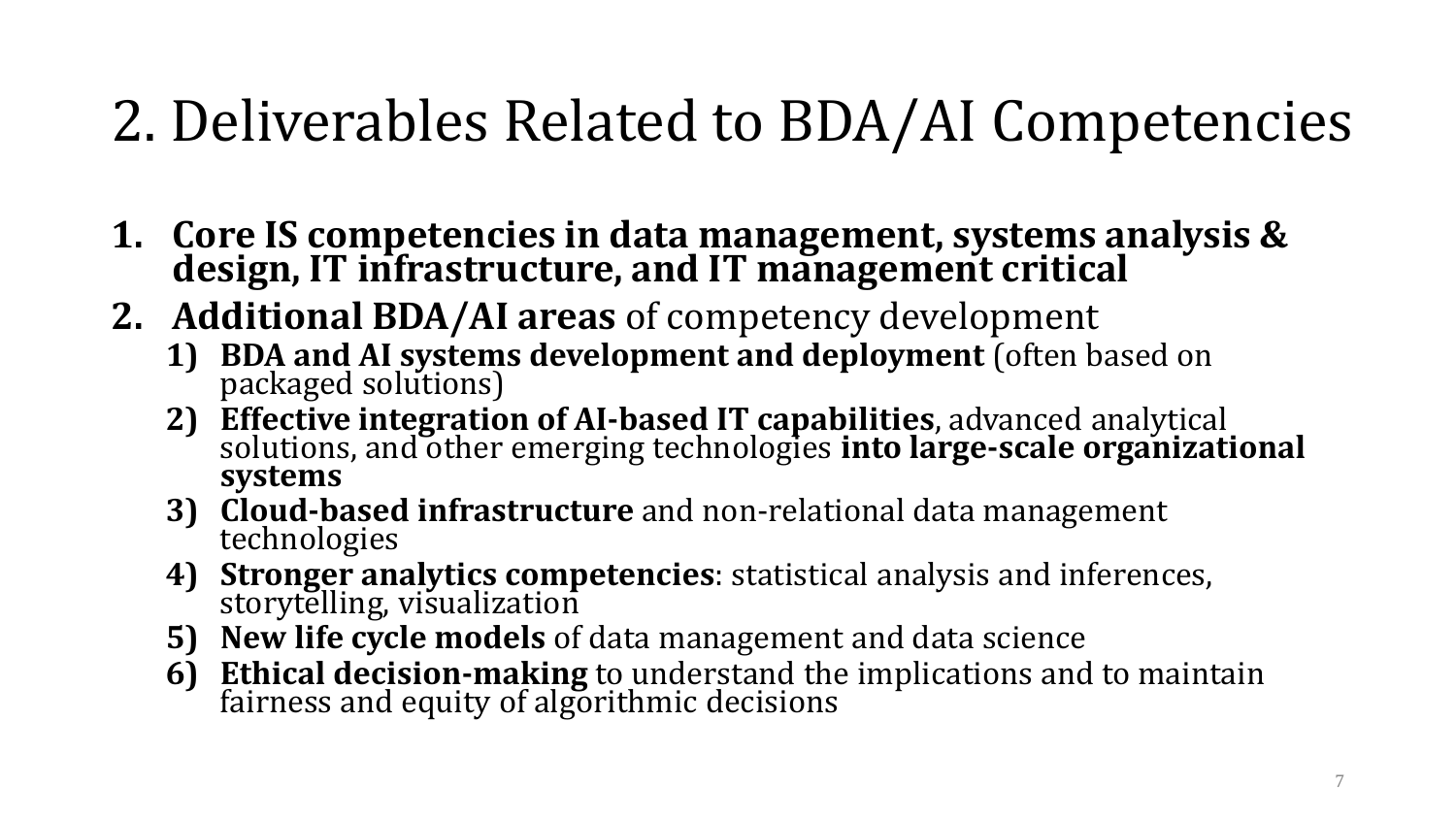### 2. Deliverables Related to BDA/AI Competencies

- 1. IS competencies are not sufficient alone—Integrated development of **Individual Foundational Competencies and Domain Competencies remain essential**
- **2. Re-introduce systems thinking and meta-learning** (and experience-based engagement)
	- Competencies to cope with future, still unknown, challenges—increased importance of meta-learning
- **3. Develop understanding of software/systems design and related organizational/process design**  $\rightarrow$  a flexible design mindset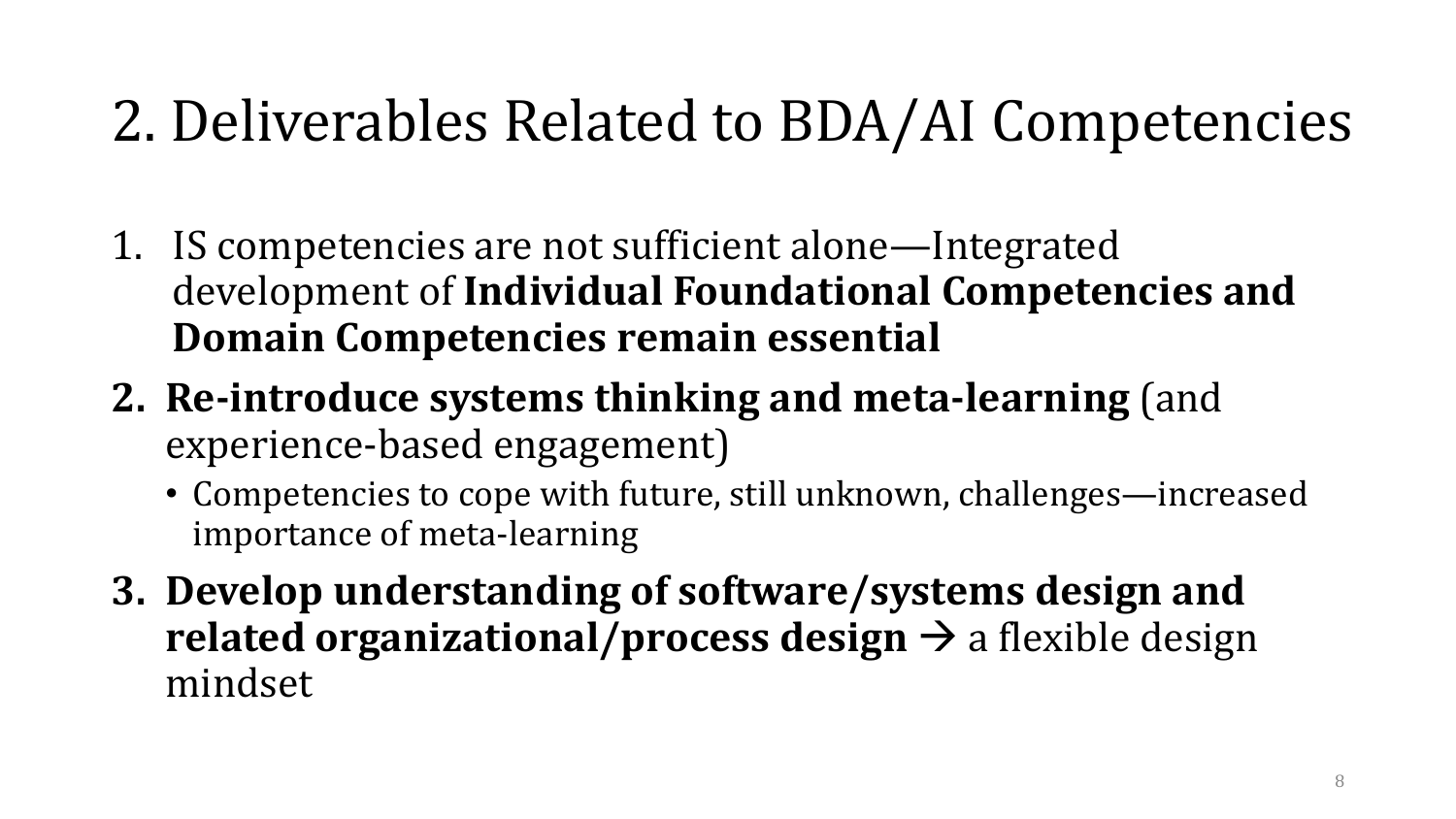#### 2. BDA/AI Curriculum Implementation

- 1. Offering and executing BDA/AI curriculum content demands **competent technical faculty** which calls for **flexibility in hiring and tenure decisions**
- 2. Offering BDA/AI curriculum content calls for **new and different types of technical environments and resources** demanding significant investments and collaboration
- 3. Offering and executing BDA/AI curriculum calls for **changes in how degrees are regulated and what is necessary common content**. Calls also for collaboration with AIS/ACM and INFORMS.
- 4. Offering BDA/AI educational programs requires **flexible and new governance** solutions across the university
- 5. Offering and executing BDA/AI curricula in IS requires the **integration of design thinking** as a dominant principle
- 6. Offering and executing BDA/AI curricula needs to be founded on **experiential and problem-focused learning** to advance system thinking and meta-learning skills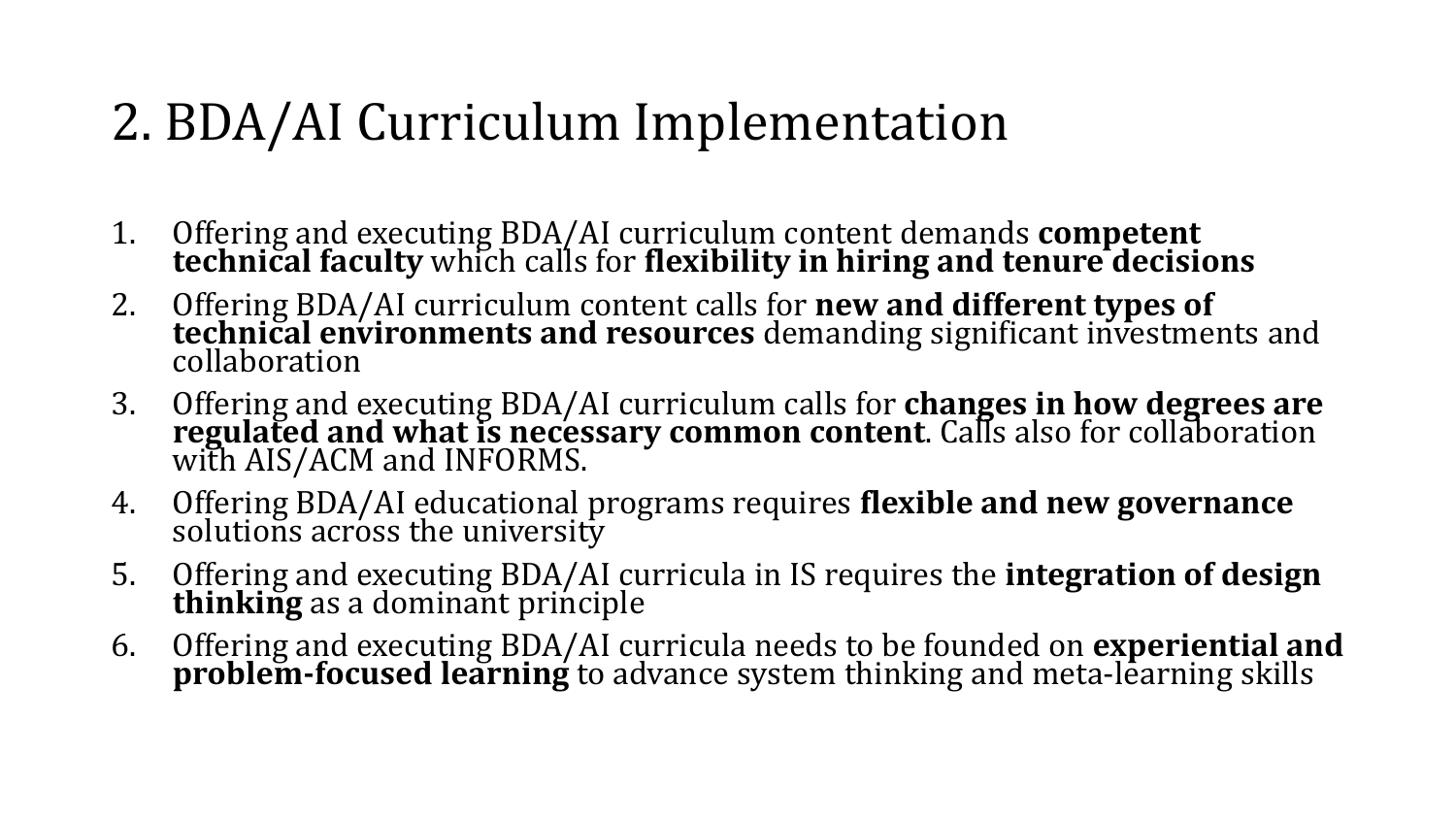### 3. State of the Art in BDA and AI Education

#### **BDA and AI topics and tools covered in programs** (Lyytinen et al., 2021)

| <b>Undergraduate level</b>                                                                                                                                                                                                                                                                                                                                                              | <b>Graduate level</b>                                                                                                                                                                                                                                                                                                                                                                                                                  |  |  |  |
|-----------------------------------------------------------------------------------------------------------------------------------------------------------------------------------------------------------------------------------------------------------------------------------------------------------------------------------------------------------------------------------------|----------------------------------------------------------------------------------------------------------------------------------------------------------------------------------------------------------------------------------------------------------------------------------------------------------------------------------------------------------------------------------------------------------------------------------------|--|--|--|
| 1. At their core, most programs implement key components of IS<br>curriculum model that aligns with the past undergraduate model<br>curriculum (IS 2010).<br>2. Cybersecurity has recently emerged as a new topic.<br>3. In data analytics, only specialized analytics programs include<br>courses in this area.<br>4. No evidence that core courses solely focused on AI or any of its | 1. Common courses include programming for analytics (using<br>Python or R), data warehousing, data visualization, data<br>mining, and business intelligence.<br>2. In addition to dedicated analytics programs, 5 out of the 16<br>(about 30%) of the reported IS programs include at least one<br>course on analytics (significant <i>increase</i> in the past years).<br>3. Some programs concentrate on specialty IS topics such as |  |  |  |
| subareas, such as machine learning are common at<br>undergraduate level.                                                                                                                                                                                                                                                                                                                | BPM but have content related to BDA or AI in some courses.<br>4. Few programs provide full courses focused on AI/ML<br>applications.                                                                                                                                                                                                                                                                                                   |  |  |  |
| Survey sample: In total, 31 universities responded to the survey at the program level. Altogether, they provided data regarding 34 undergraduate programs, 59                                                                                                                                                                                                                           |                                                                                                                                                                                                                                                                                                                                                                                                                                        |  |  |  |

graduate programs, two executive programs, and one doctorate program. The graduate programs included 33 in information systems, 13 in analytics, and four in other focused IS specialties.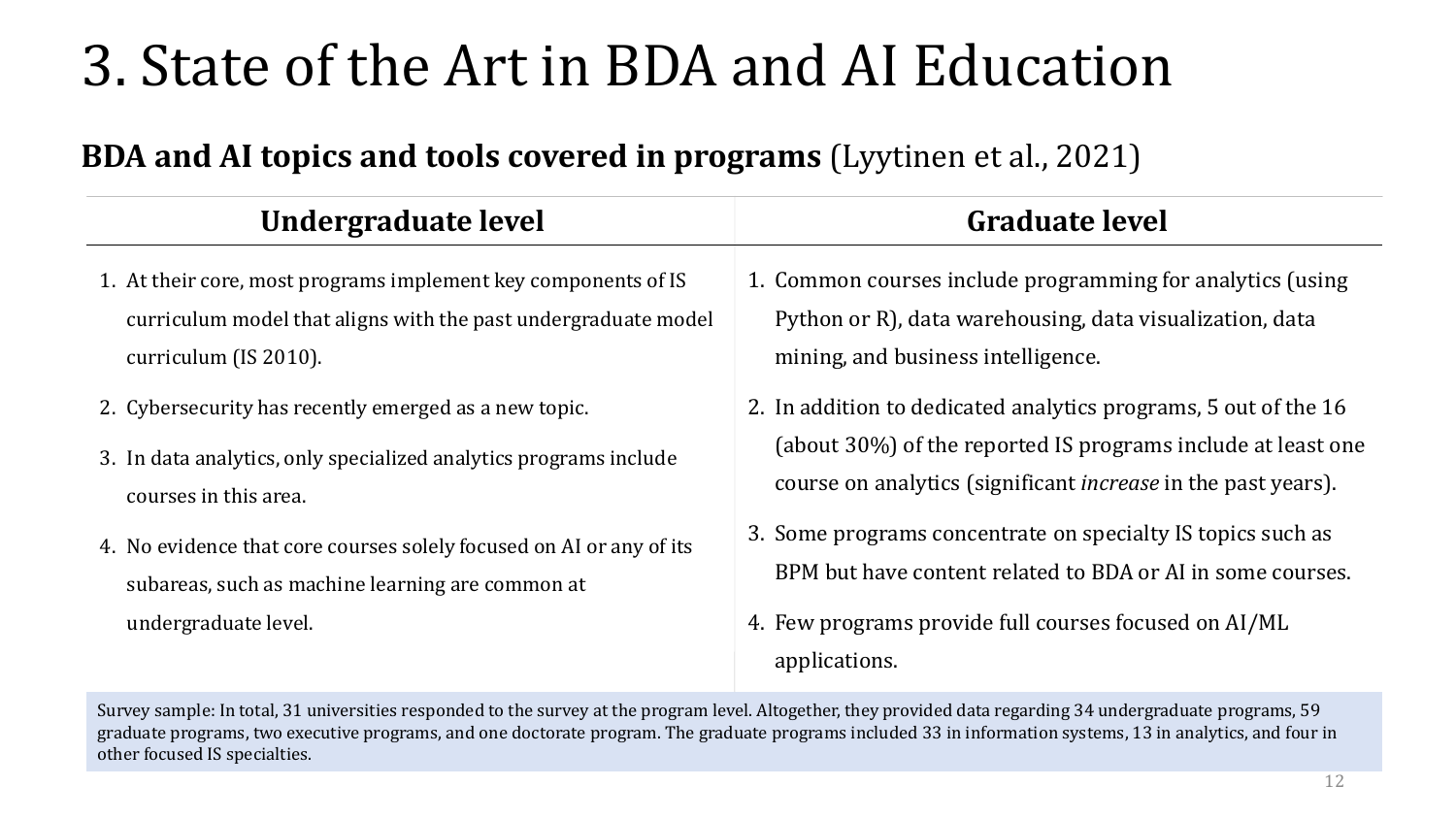### 3. Status of BDA/AI Education

- Currently driven by school or university level initiatives, faculty interest, and access to resources (little community level interest)
- Most activity at the graduate level—the number of analytics courses and programs have increased since early 2010s
- No systematic and standardized approach to cover BDA and AI topics in IS programs exists
- Need to address systematically current gaps in the BDA/AI education and increase awareness about IS contributions to these topics in business schools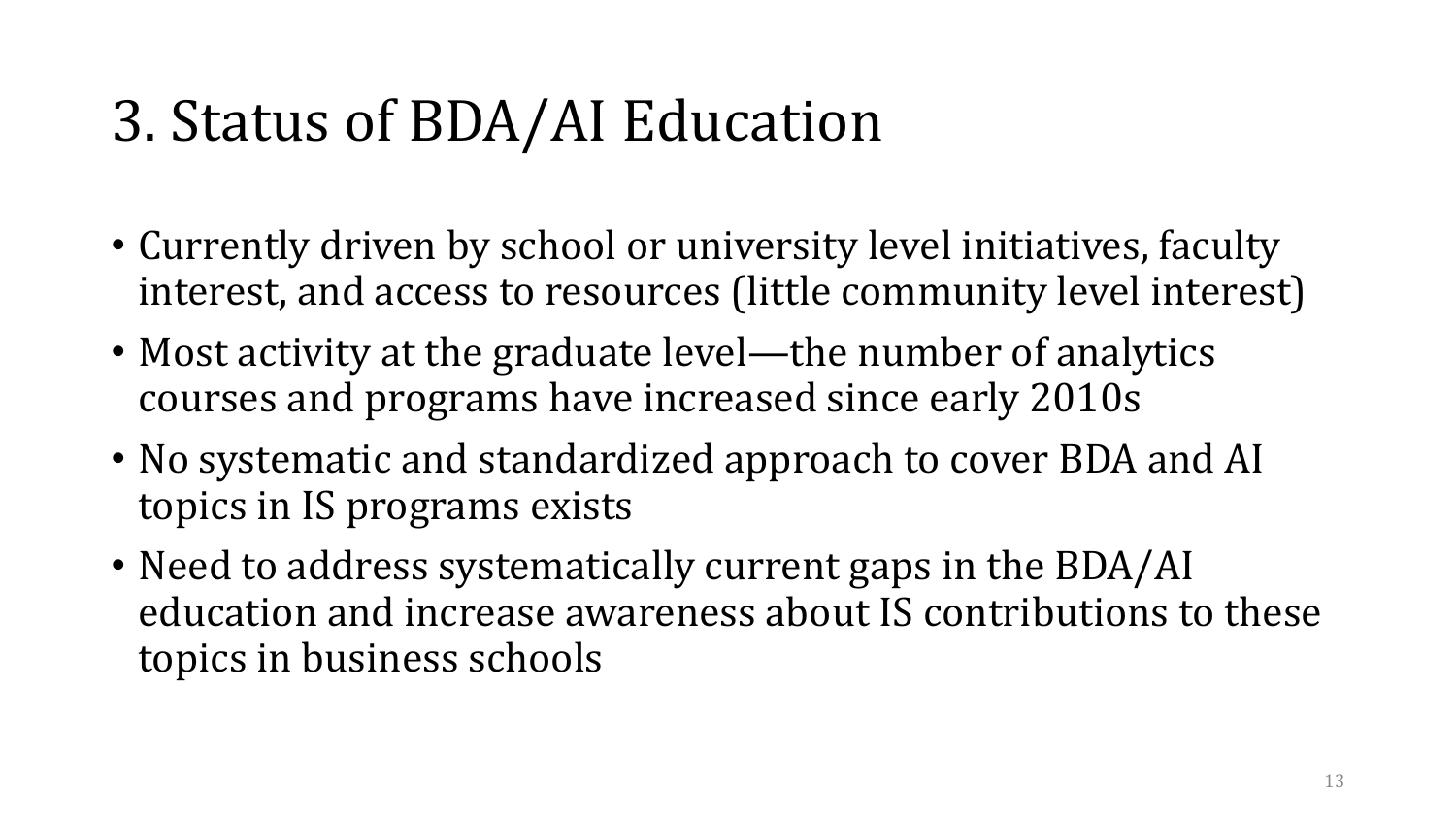4. Emerging BDA/AI Skills and Competencies by Roles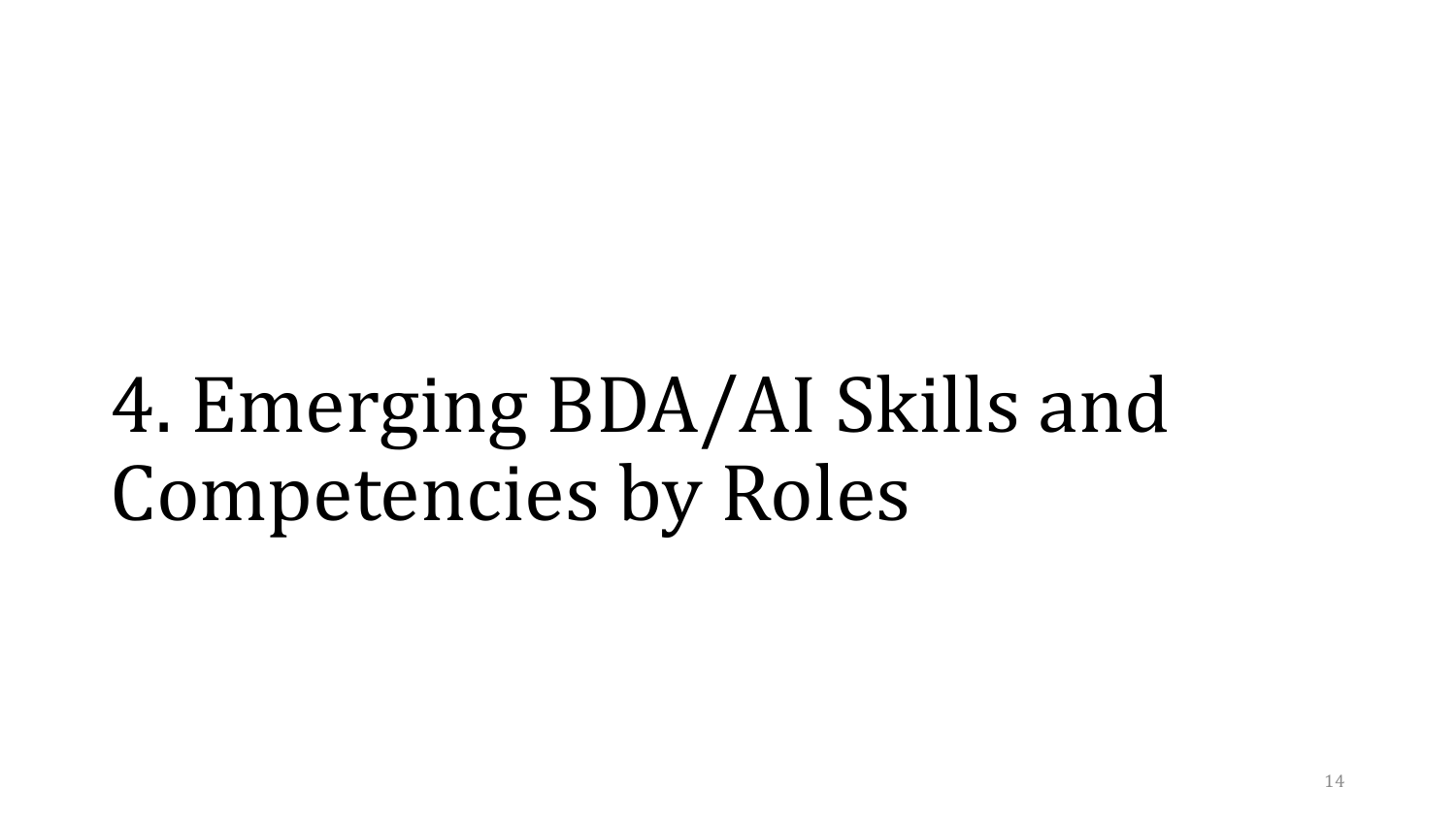### 4. Industry Needs in Digital Transformation

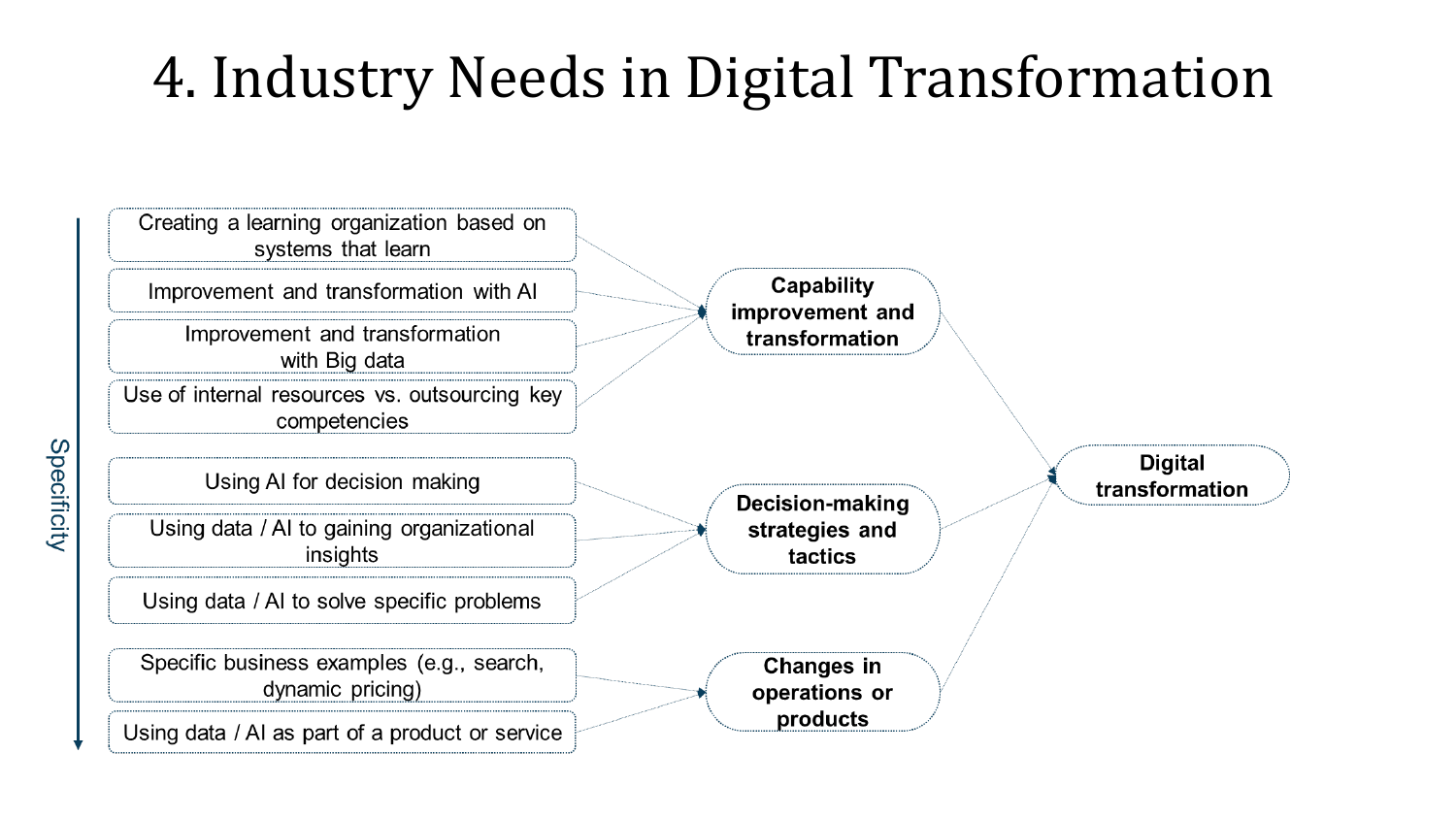### 4. Industry Needs— Individual Competencies

**Fundamental environmental competencies**

- **Individual foundational competencies**
	- Team work skills and communication skills
	- Critical thinking and meta-learning skills
	- Problem solving and systems thinking
- **Business domain competencies**
	- Integrating business and technology competencies
	- Aligning business with IT
	- Identifying business value
	- Understanding the business domain

**Data, information, and content management**

- **Database**
	- Foundational database competencies
	- Online analytical processing (OLAP)
	- Structured query language (SQL)
- **Data analytics**
	- Extract, transform, load (ETL))
	- Executing analytics
	- Storytelling
	- Visualization
- **Data management**
	- Data and modelling requirements (data architecture and management)
	- Data science life cycle
	- End-to-end management of data life cycle
- **Business continuity and information assurance**
	- Model and data security
	- Privacy and security (Ethics)

#### **Systems design competencies**

- **Individual analytics and programming skills**
	- Programming
	- Statistics
- **IT infrastructure**
	- Machine learning, various subareas of AI
	- Managing cloud resources
- **Systems architecture**
	- Architecting for cloud
	- Open source
	- Understanding data structures, architectures, and governance
- **Systems development and deployment**
	- Machine learning, building and managing ML models
	- Machine learning, technical foundations of ML
	- UIUX
	- Using platform tools
- **IS management and operations**
	- Project management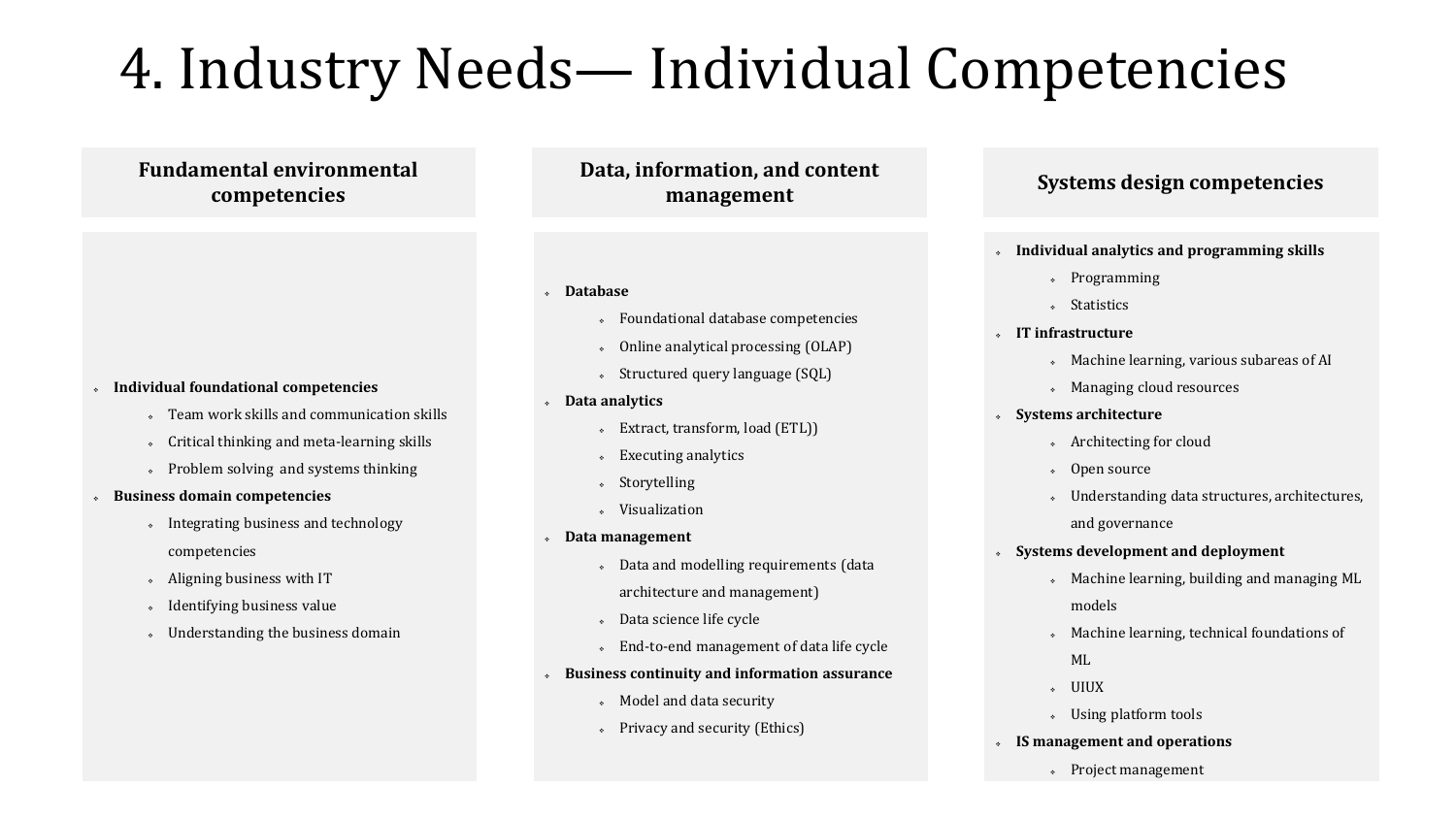# 5. Key Competencies for BDA/AI IS Education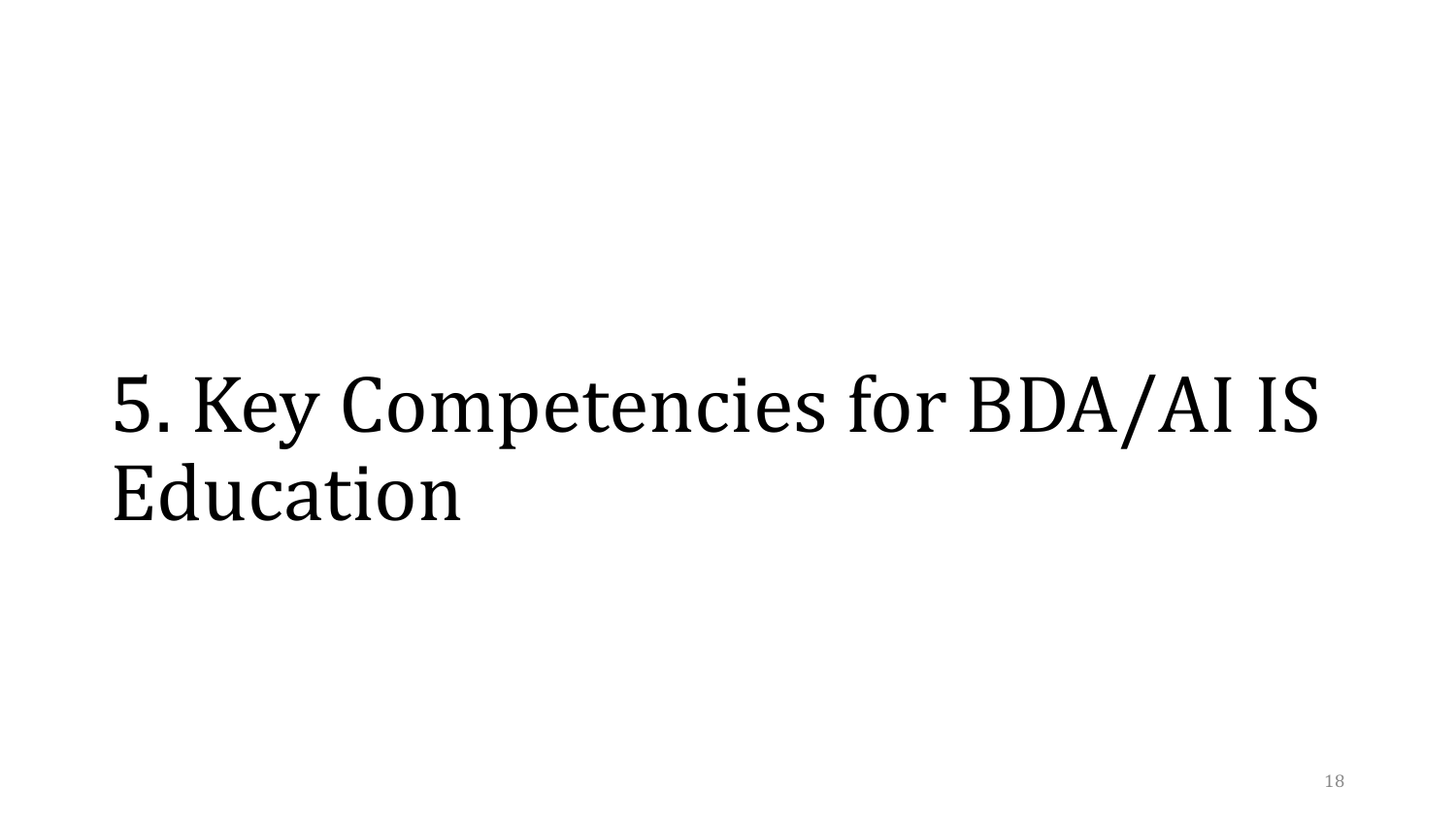## 5. Key Competencies for BDA/AI IS Education

Proposing to organize the demands for BDA/AI competencies around the following areas:

- General education
	- All university students
	- All undergraduate business students
- General IS programs
	- Undergraduate IS majors and general IS master's degrees
	- Minors (undergraduate) and concentrations (MBA/MBA tech)
- Specialized MS degrees
	- E.g., Analytics and Applied AI
- Non-degree programs

Each has specialized education needs by the level and domain of competency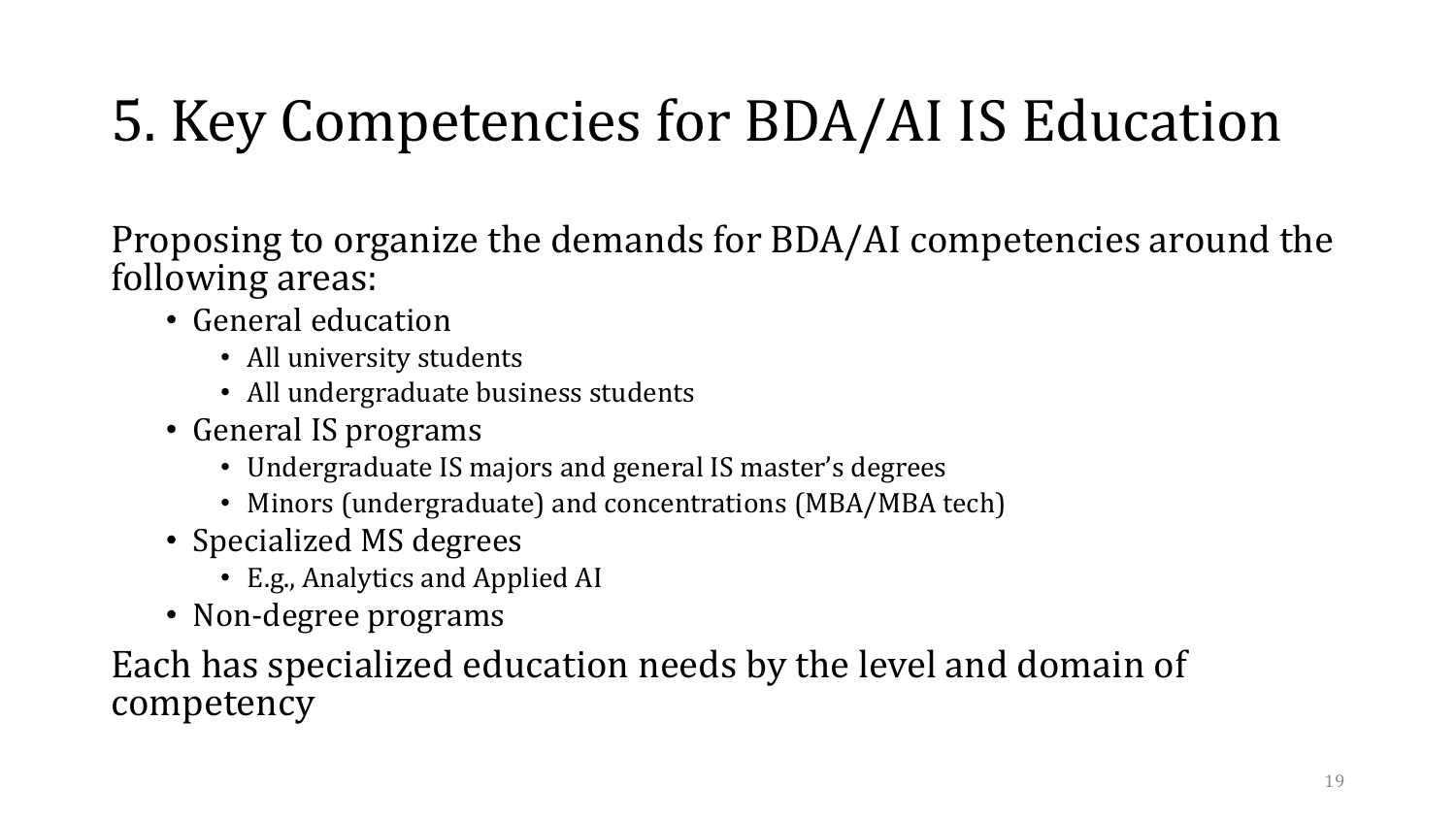## 5. Proposed Competency Specification

Competency is defined by:

- 1. Knowledge: technical and genera problem solving knowledge
- 2. Skills: Practical skills to identify, design, implement and coordinate BDA/AI development and use
- 3. Disposition(s): attitude, behavior, social skills, emotional capabilities Competency = [Knowledge x Skills x Dispositions] in addressing specific task
- Level of competency:
	- E.g., in MSIS 2016: Awareness, Novice, Supporting, Independent, Proficient

Source: CC 2020; IS 2020; MSIS 2016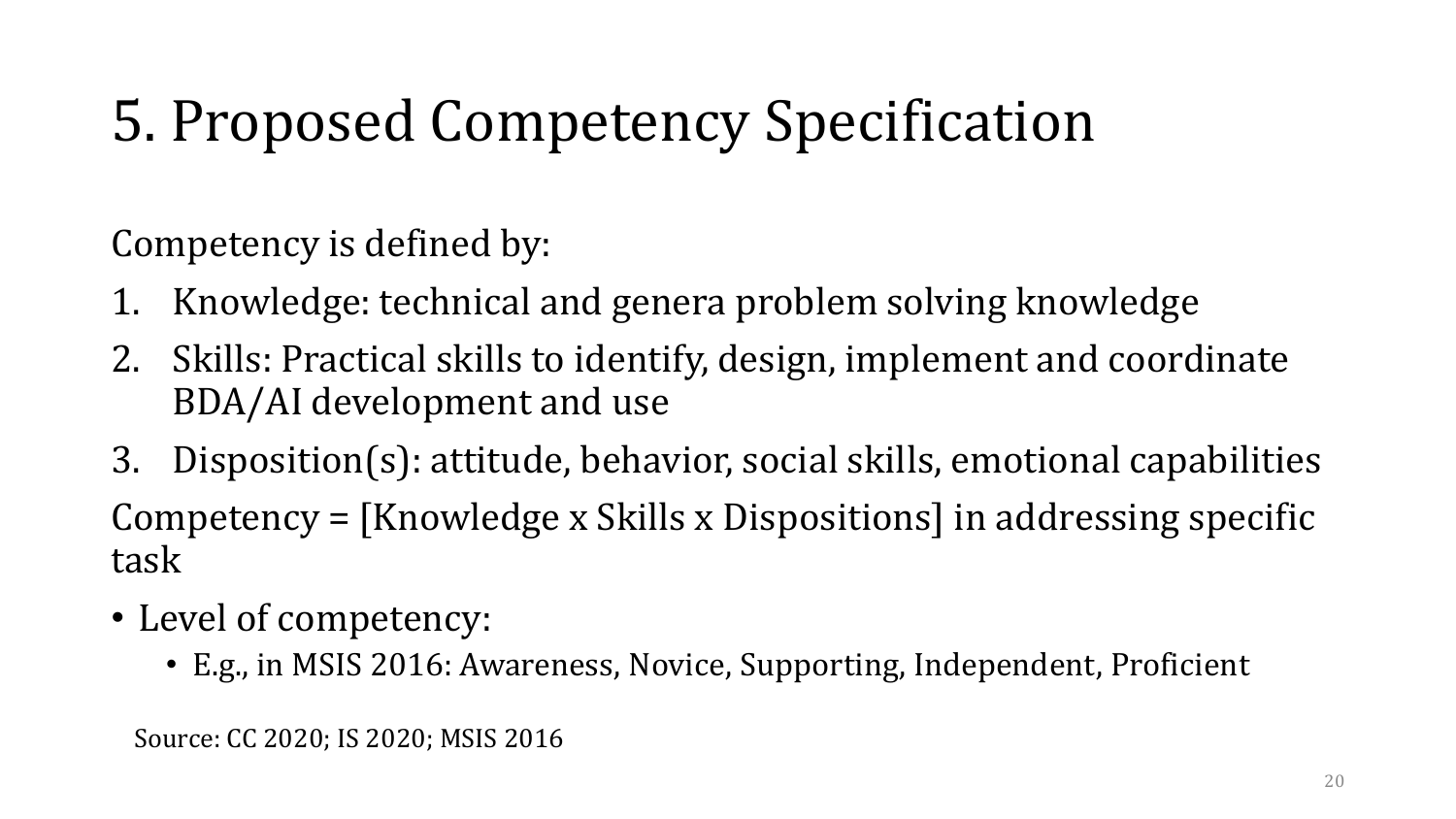## 5. Proposed Competency Specification

- Definitions of Competency Levels; Levels based on MSIS2016 (Topi et al., 2017):
	- **At the Awareness level,** a graduate knows that the competency category exists and is aware of the reasons why it is important for the domain of practice and individual organizations that use information gradients that u systems to achieve their goals. Graduates at this level have not yet reached SFIA level of responsibility 1<br>(SFIA, 2022) (SFIA, 2022).
	- At the Novice level, a graduate can effectively communicate regarding matters related to the competency, perform component activities under supervision, and develop on-the-job experience related to the competency. This l
	- **At the Intermediate** (Supporting in MSIS2016) level, a graduate has achieved a level of competence that allows them to collaborate effectively in a supporting role with colleagues who have achieved a higher level a figh level of the competency to produce the desired outcomes. This level corresponds closely to SFIA levels of responsibilities 2 and 3.
	- **At the Advanced** (Independent Contributor in MSIS2016) level, a graduate has achieved a level of competence that allows them to perform without continuous support/supervision the tasks required to mechanical the desired produce the desired competency outcomes. This level corresponds closely to SFIA level of responsibility 4.
	- **At the Proficient level,** a graduate has achieved a level of knowledge and skills that allows them to perform in demanding leadership roles both as an independent expert and a leader of a team. This level corresponds closely to SFIA levels of responsibility 5 and 6.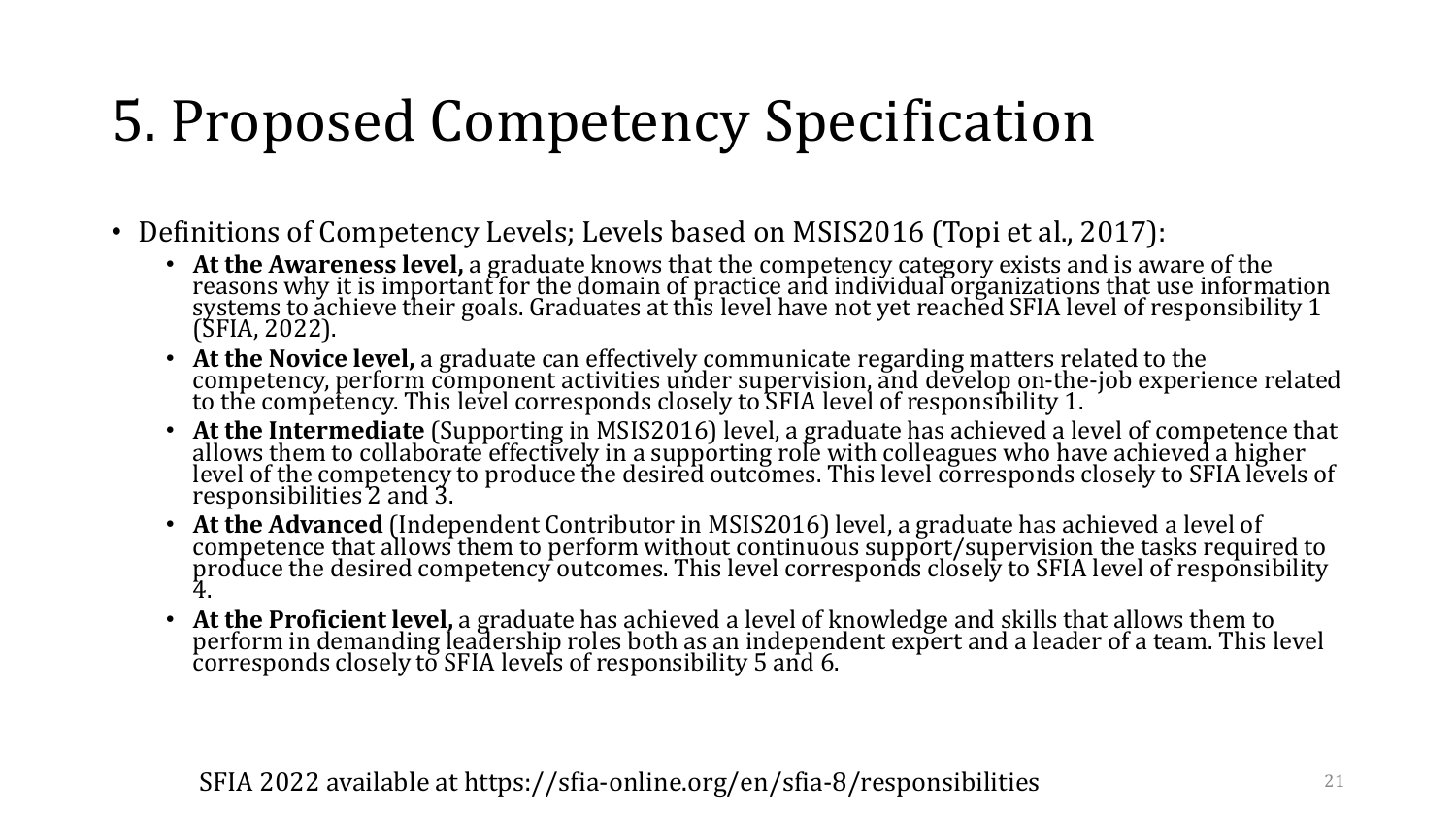### <span id="page-19-0"></span>5. IS Competencies per Program Type: Tentative Classification—General Education

| <b>IS Competencies</b> |                                            |                                                 | All           | <b>All business</b> |  |  |
|------------------------|--------------------------------------------|-------------------------------------------------|---------------|---------------------|--|--|
|                        |                                            |                                                 | undergraduate | ug                  |  |  |
|                        |                                            |                                                 |               |                     |  |  |
|                        | <b>Data and Information Management</b>     | <b>Big Data</b>                                 | Awareness     | Awareness           |  |  |
|                        |                                            | <b>Database</b>                                 | Novice        | Novice              |  |  |
|                        |                                            | <b>Data Analytics</b>                           | Novice        | Intermediate        |  |  |
|                        |                                            | Data Management                                 | Awareness     | Novice              |  |  |
|                        |                                            |                                                 |               |                     |  |  |
|                        | Digital Transformation / Innovation        | <b>Organizational Transformation</b>            | Awareness     | Novice              |  |  |
|                        | <b>Systems Analysis and Design</b>         | <b>System Requirements Specification</b>        |               | l Novice            |  |  |
|                        |                                            | <b>Systems Project Planning and Mgmt</b>        | Awareness     |                     |  |  |
|                        |                                            | <b>Systems Design</b>                           |               |                     |  |  |
|                        | $\boldsymbol{\mathsf{I}}$ T Infrastructure | <b>IT Infrastructure</b>                        | Awareness     | Awareness           |  |  |
|                        |                                            | <b>Systems Architecture</b>                     |               |                     |  |  |
|                        |                                            |                                                 |               |                     |  |  |
|                        | <b>Secure Computing</b>                    | <b>Business Continuity and Info Assurance</b>   | Awareness     | Novice              |  |  |
|                        | <b>Application Development/Programming</b> | <b>Systems Development and Deployment</b>       | Novice        | Novice              |  |  |
|                        |                                            | Individual Analytics/Programming Skills         | Novice        | Intermediate        |  |  |
|                        |                                            |                                                 |               |                     |  |  |
|                        | <b>Ethics</b>                              | <b>Ethics, Use and Implications for Society</b> | Awareness     | Novice              |  |  |
|                        | <b>IS Management &amp; Strategy</b>        | <b>IS Management and Operations</b>             |               | Awareness           |  |  |
|                        |                                            |                                                 |               |                     |  |  |
|                        |                                            | <b>IS Strategy and Governance</b>               |               | <b>Awareness</b>    |  |  |
|                        |                                            | <b>Enterprise Architecture</b>                  |               | Awareness           |  |  |
|                        | Artificial Intelligence                    | Artificial Intelligence                         | Awareness     | <b>Awareness</b>    |  |  |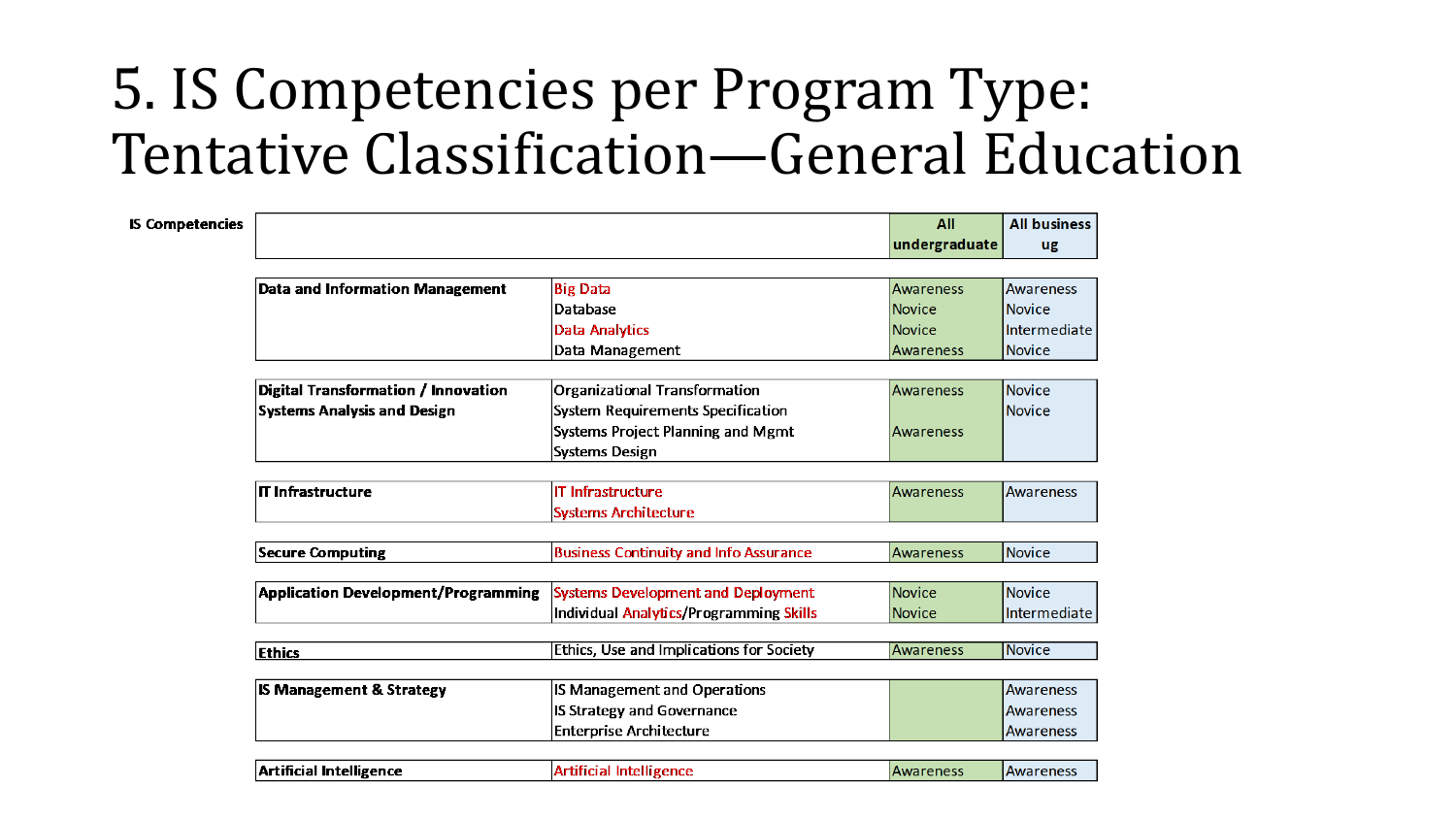#### 5. IS Competencies per Program Type: Tentative Classification—General IS

| <b>IS Competencies</b> |                                            |                                               | <b>IS</b>        | IS.                                | <b>MBA Tech</b>       | <b>General IS</b>                      |
|------------------------|--------------------------------------------|-----------------------------------------------|------------------|------------------------------------|-----------------------|----------------------------------------|
|                        |                                            |                                               | minor            | ug                                 |                       | master's                               |
|                        |                                            |                                               |                  |                                    |                       |                                        |
|                        | <b>Data and Information Management</b>     | <b>Big Data</b>                               | <b>Awareness</b> | Novice                             |                       | Intermediate Intermediate              |
|                        |                                            | Database                                      | Intermediate     | Advanced                           | <b>Novice</b>         | Proficient                             |
|                        |                                            | Data Analytics                                | Intermediate     |                                    |                       | Intermediate Intermediate Intermediate |
|                        |                                            | Data Management                               | <b>Novice</b>    | Intermediate Intermediate Advanced |                       |                                        |
|                        |                                            |                                               |                  |                                    |                       |                                        |
|                        | Digital Transformation / Innovation        | <b>Organizational Transformation</b>          | <b>Awareness</b> | Intermediate Advanced              |                       | Advanced                               |
|                        | <b>Systems Analysis and Design</b>         | <b>System Requirements Specification</b>      | Intermediate     | Advanced                           | <b>Advanced</b>       | Proficient                             |
|                        |                                            | <b>Systems Project Planning and Mgmt</b>      | Intermediate     | Intermediate Proficient            |                       | Proficient                             |
|                        |                                            | <b>Systems Design</b>                         | Awareness        | <b>Novice</b>                      | Intermediate Advanced |                                        |
|                        |                                            |                                               |                  |                                    |                       |                                        |
|                        | <b>IT Infrastructure</b>                   | <b>T</b> Infrastructure                       | <b>Awareness</b> | Novice                             | <b>Novice</b>         | <b>Advanced</b>                        |
|                        |                                            | <b>Systems Architecture</b>                   | <b>Awareness</b> | <b>Awareness</b>                   | Awareness             | Intermediate                           |
|                        |                                            |                                               | <b>Novice</b>    |                                    |                       |                                        |
|                        | <b>Secure Computing</b>                    | <b>Business Continuity and Info Assurance</b> |                  |                                    |                       | Intermediate Intermediate Intermediate |
|                        | <b>Application Development/Programming</b> | <b>Systems Development and Deployment</b>     | Intermediate     | Intermediate   Novice              |                       | <b>Advanced</b>                        |
|                        |                                            | Individual Analytics/Programming Skills       | <b>Novice</b>    | <b>Advanced</b>                    | <b>Novice</b>         | Proficient                             |
|                        |                                            |                                               |                  |                                    |                       |                                        |
|                        | <b>Ethics</b>                              | Ethics, Use and Implications for Society      | Intermediate     | Intermediate Advanced              |                       | Advanced                               |
|                        |                                            |                                               |                  |                                    |                       |                                        |
|                        | <b>IS Management &amp; Strategy</b>        | <b>IS Management and Operations</b>           | <b>Awareness</b> | Novice                             | Advanced              | <b>Advanced</b>                        |
|                        |                                            | IS Strategy and Governance                    | <b>Awareness</b> | Novice                             | Proficient            | Intermediate                           |
|                        |                                            | <b>Enterprise Architecture</b>                | Awareness        | <b>Novice</b>                      |                       | Intermediate Intermediate              |
|                        |                                            |                                               |                  |                                    |                       |                                        |
|                        | Artificial Intelligence                    | <b>Artificial Intelligence</b>                | <b>Novice</b>    | <b>Novice</b>                      | <b>Novice</b>         | Novice                                 |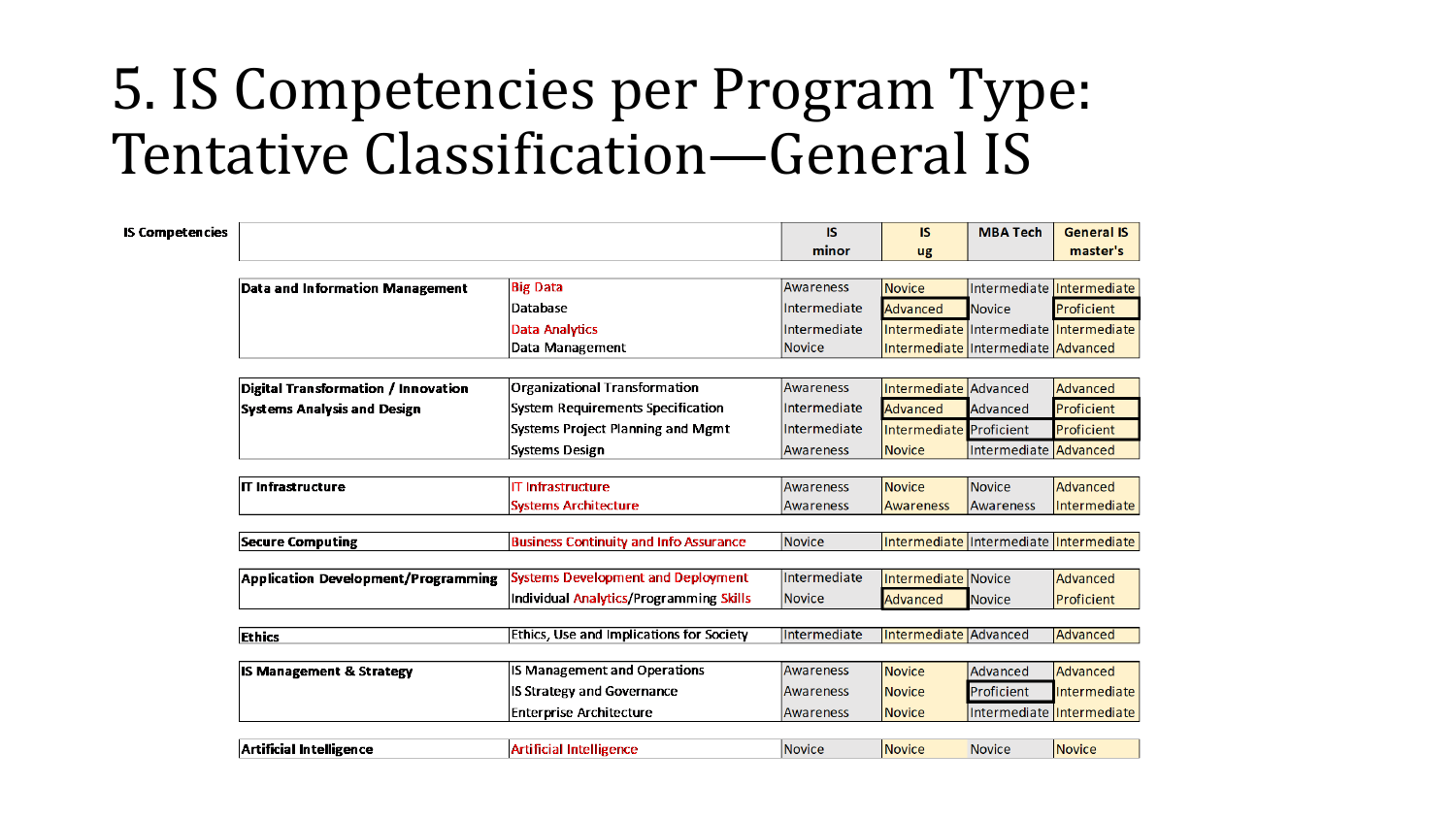### 5. IS Competencies per Program Type: Tentative Classification—Specialized Programs

| <b>IS Competencies</b> |                                            |                                                                          |                                                     |                                    | <b>Business</b>                                     |                               |  |
|------------------------|--------------------------------------------|--------------------------------------------------------------------------|-----------------------------------------------------|------------------------------------|-----------------------------------------------------|-------------------------------|--|
|                        |                                            |                                                                          | <b>Business</b><br><b>Analytics ug</b>              | <b>Applied AI</b>                  | <b>Analytics</b><br>master's                        | <b>Applied AI</b><br>master's |  |
|                        |                                            |                                                                          |                                                     | ug                                 |                                                     |                               |  |
|                        | Data and Information Management            | <b>Big Data</b>                                                          |                                                     | Intermediate Intermediate Advanced |                                                     | Advanced                      |  |
|                        |                                            | Database                                                                 |                                                     | Intermediate Intermediate Advanced |                                                     | Advanced                      |  |
|                        |                                            | <b>Data Analytics</b>                                                    | Advanced                                            | Intermediate Proficient            |                                                     | Intermediate                  |  |
|                        |                                            | Data Management                                                          |                                                     |                                    | Intermediate Intermediate Intermediate Intermediate |                               |  |
|                        |                                            |                                                                          |                                                     |                                    |                                                     |                               |  |
|                        |                                            |                                                                          |                                                     |                                    |                                                     |                               |  |
|                        | <b>Digital Transformation / Innovation</b> | <b>Organizational Transformation</b>                                     | <b>Novice</b>                                       |                                    | Intermediate Intermediate   Advanced                |                               |  |
|                        | Systems Analysis and Design                | <b>System Requirements Specification</b>                                 |                                                     |                                    | Intermediate Intermediate Intermediate Advanced     |                               |  |
|                        |                                            |                                                                          |                                                     |                                    |                                                     |                               |  |
|                        |                                            | <b>Systems Project Planning and Mgmt</b>                                 | <b>Novice</b>                                       | <b>Novice</b>                      | Intermediate Intermediate                           |                               |  |
|                        |                                            | <b>Systems Design</b>                                                    | <b>Novice</b>                                       | Novice                             | Intermediate Intermediate                           |                               |  |
|                        |                                            |                                                                          |                                                     |                                    |                                                     |                               |  |
|                        | <b>IT Infrastructure</b>                   | <b>IT Infrastructure</b>                                                 | <b>Novice</b>                                       | Novice                             | Intermediate Intermediate                           |                               |  |
|                        |                                            | <b>Systems Architecture</b>                                              | <b>Awareness</b>                                    | Awareness                          | Intermediate Intermediate                           |                               |  |
|                        | <b>Secure Computing</b>                    | <b>Business Continuity and Info Assurance</b>                            | Intermediate Intermediate Intermediate Intermediate |                                    |                                                     |                               |  |
|                        |                                            |                                                                          |                                                     |                                    |                                                     |                               |  |
|                        | <b>Application Development/Programming</b> | <b>Systems Development and Deployment</b>                                | <b>Novice</b>                                       |                                    | Intermediate Intermediate Advanced                  |                               |  |
|                        |                                            | <b>Individual Analytics/Programming Skills</b>                           | Advanced                                            | Advanced                           | Proficient                                          | Proficient                    |  |
|                        |                                            |                                                                          |                                                     |                                    |                                                     |                               |  |
|                        | Ethics                                     | <b>Ethics, Use and Implications for Society</b>                          | Intermediate Intermediate Advanced                  |                                    |                                                     | Advanced                      |  |
|                        |                                            |                                                                          |                                                     |                                    |                                                     |                               |  |
|                        | <b>IS Management &amp; Strategy</b>        | <b>IS Management and Operations</b><br><b>IS Strategy and Governance</b> | <b>Novice</b><br><b>Novice</b>                      | Novice<br>Novice                   | Intermediate Intermediate<br><b>Novice</b>          | <b>Novice</b>                 |  |
|                        |                                            | <b>Enterprise Architecture</b>                                           | <b>Novice</b>                                       | Novice                             | <b>Novice</b>                                       | <b>Novice</b>                 |  |
|                        |                                            |                                                                          |                                                     |                                    |                                                     |                               |  |
|                        | Artificial Intelligence                    | <b>Artificial Intelligence</b>                                           | Intermediate Advanced                               |                                    | Advanced                                            | Proficient                    |  |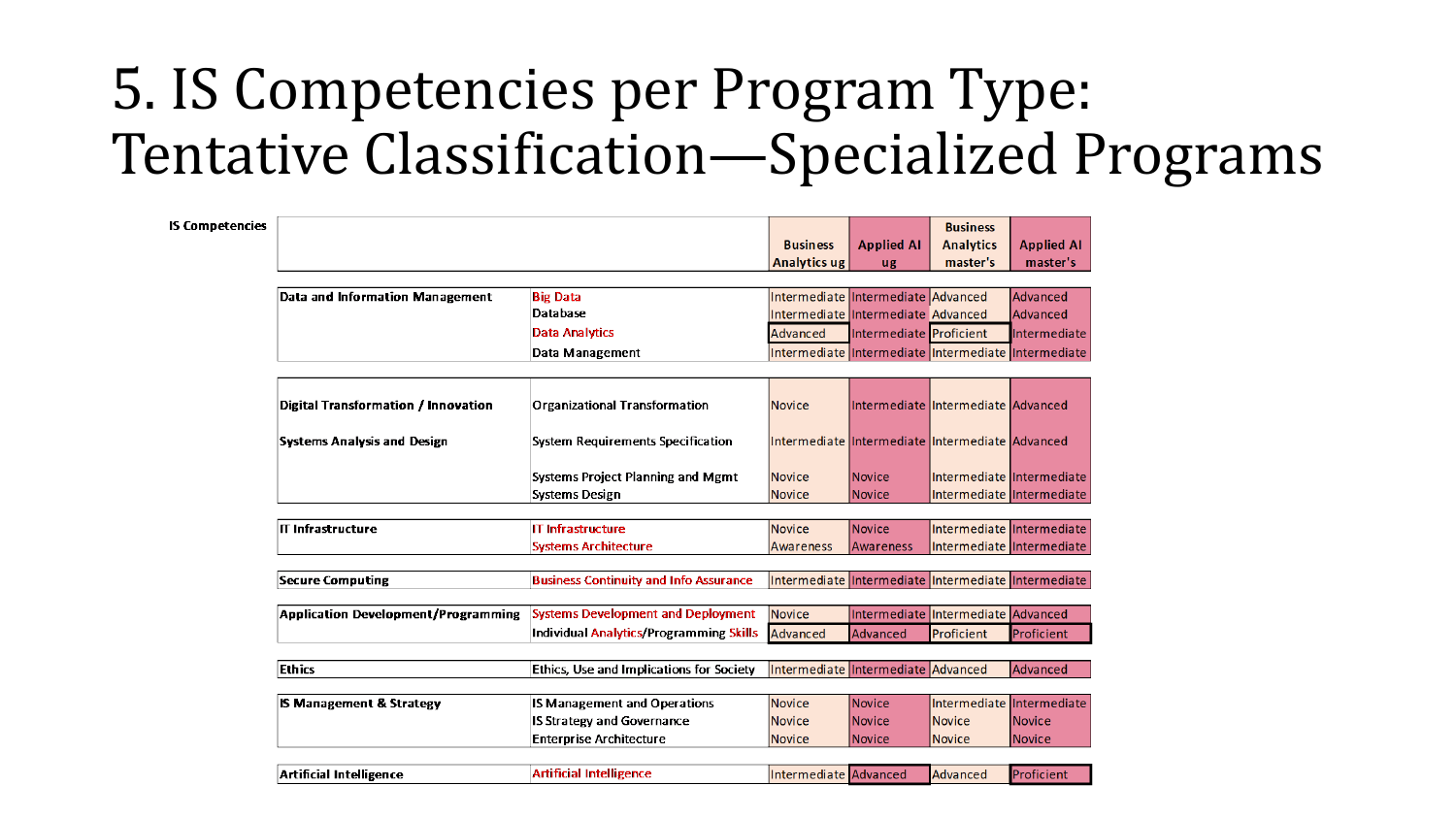#### 5. IS Competencies per Program Type: Tentative Classification — Notes

- Color coding: green (all ug); light blue (all business ug); yellow (general IS degree); beige (analytics); red (applied AI); and gray (minor/concentration)
- Applied Artificial Intelligence has been included as a currently emerging but primarily future-focused degree
- None of the major sources of this work (curriculum recommendations or the MaCuDE studies) offer guidance regarding key AI competency areas—as often is the case, it takes time and experimentation by innovative programs a commonly accepted core curriculum emerges
- Five competency levels: Awareness, Novice, Intermediate, Advanced, and Proficient
- Note: IS competencies are not all that is needed—Individual Foundational Competencies and Domain Competencies are essential, too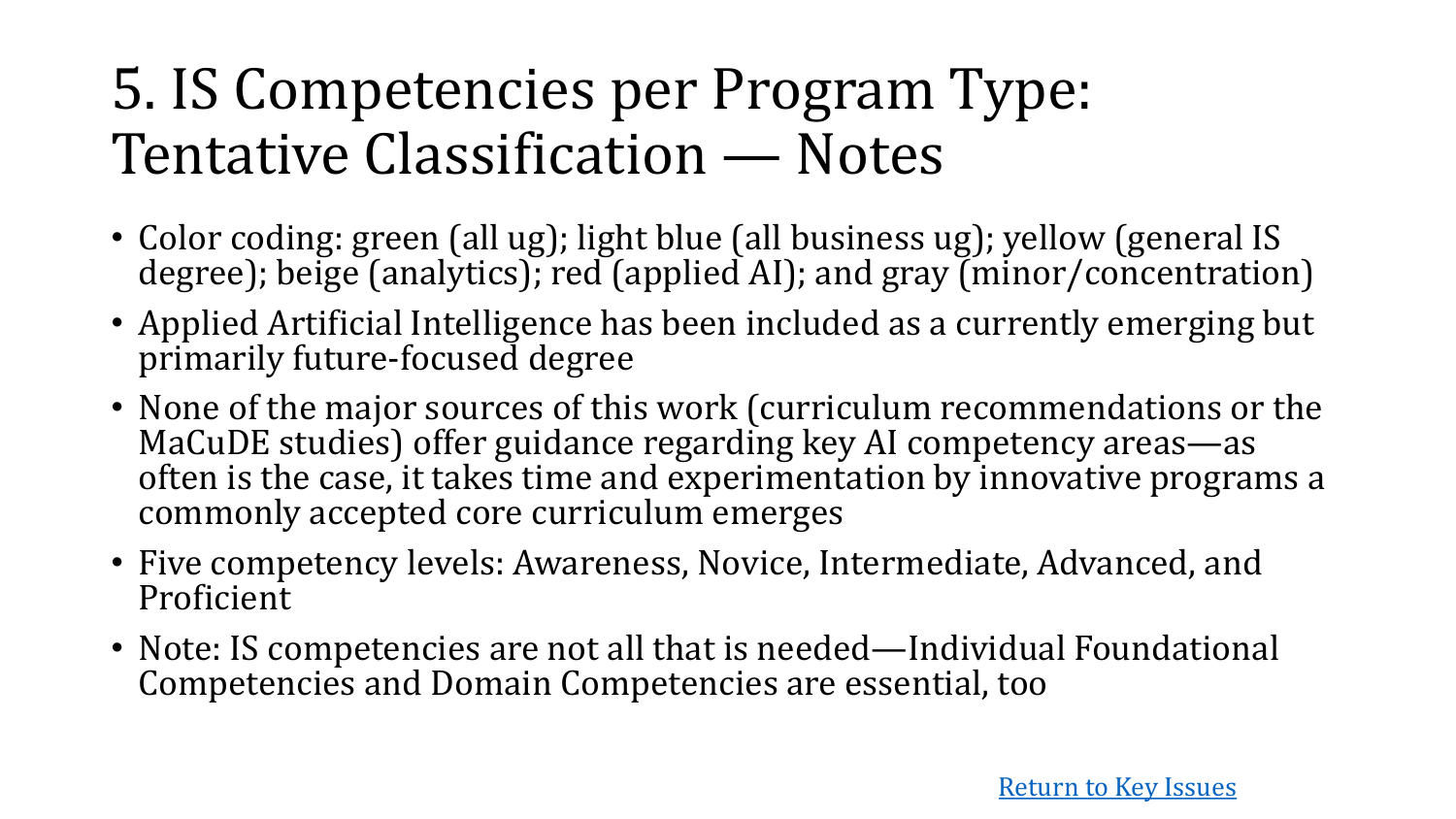# 6. Resources, Governance and Implementation of Curriculum Development

A portfolio of options and ideas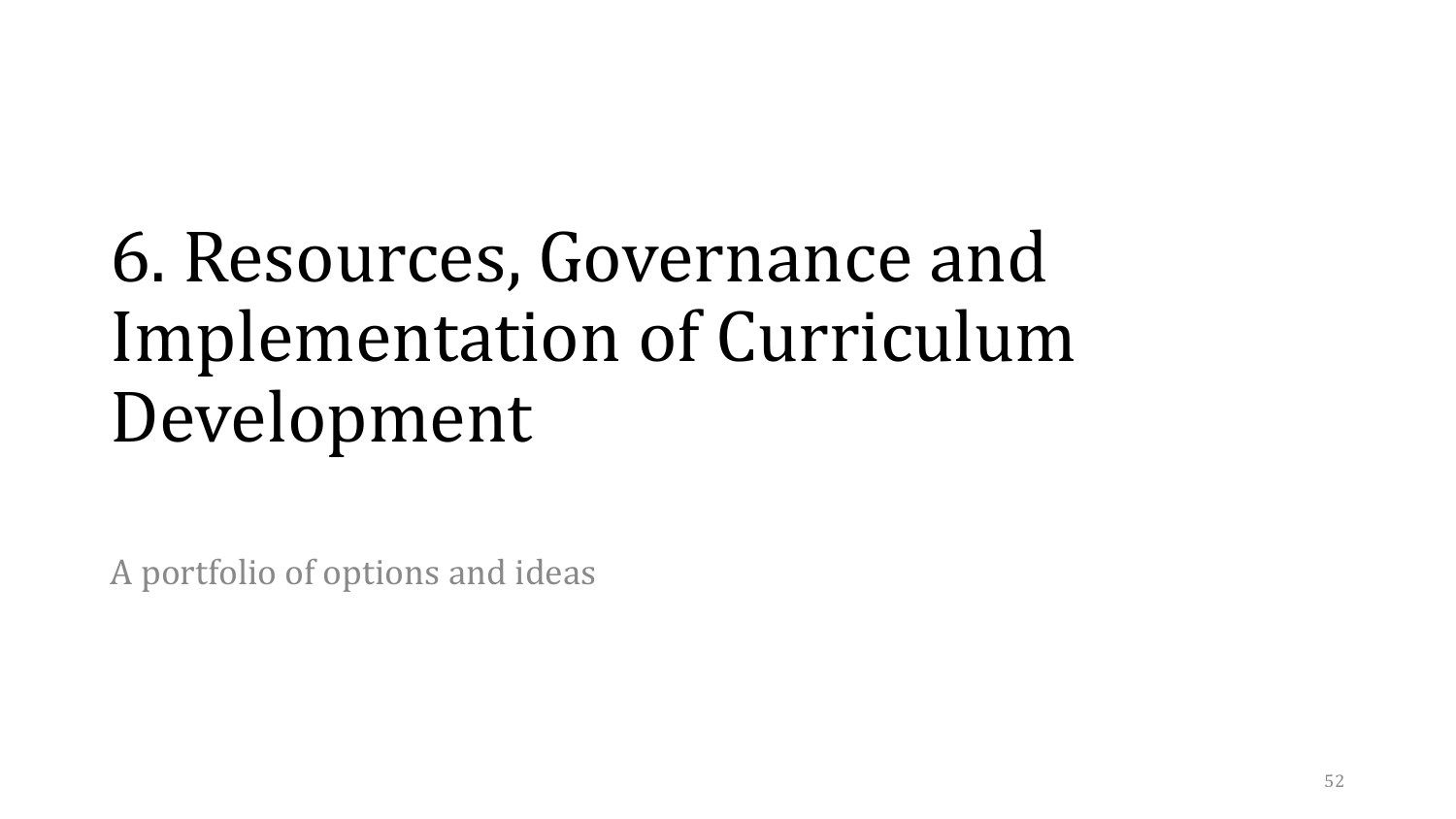## 6. Implementation Issues

#### **Resourcing**

- New curriculum requirements pose demands for novel technical content. Demands resources for<br>a) **Competent technical faculty**: schools need to be flexible and find alternative solutions to this issue, hiring,
	- **Competent technical faculty**: schools need to be flexible and find alternative solutions to this issue, hiring, training, collaboration, and related incentives
	- **b)** New IT resources, with access to cloud, large data sets and technical experience in using them. Call for collaborations with industry, locally with firms, AIS role in developing common resource pools

#### **Regulation**

- Challenges **current regulation of degrees and their content (all content required cannot be included): creates the need to soften regulatory demands, especially for AACSB common content**. Future curricula in business schools should allow for more variation and flexibility locally to<br>serve specific needs of specific programs
- Need more **common frameworks and assessment criteria for technical technical/ business skills and related competencies** (AIS/ACM)

**Organization**

• **Organizing for educational programs and their governance and accreditation can vary significantly locally;** can also involve university wide collaboration with CS departments and/or<br>Information Schools and other fields such as statistics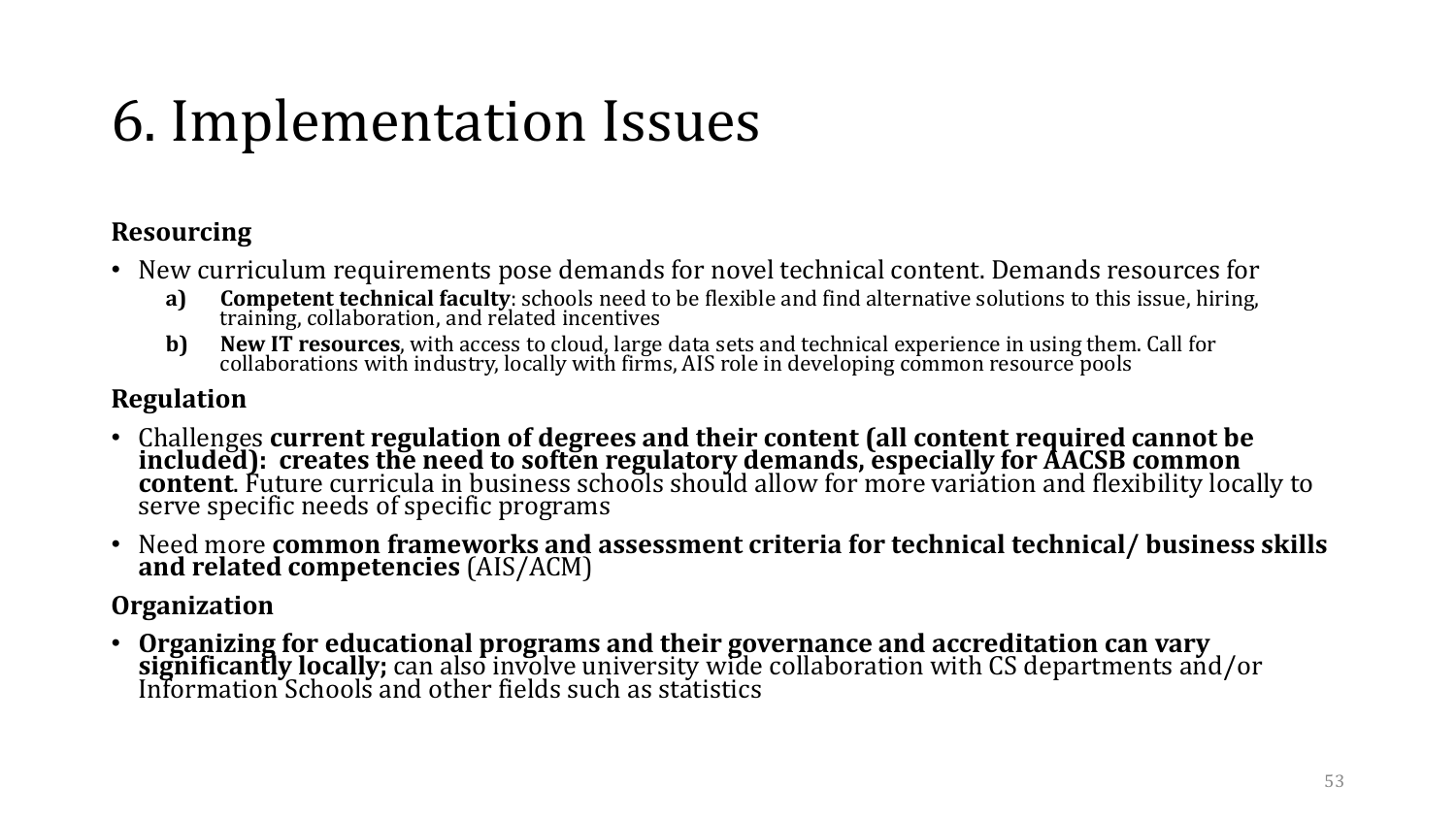#### 6. Implementation Issues - Role of IS

#### Competitive or complementary position of IS related to other disciplines

| <b>Competitive</b>                                                                                                                                                                     | Complementary                                                                                                                                                                                                           |
|----------------------------------------------------------------------------------------------------------------------------------------------------------------------------------------|-------------------------------------------------------------------------------------------------------------------------------------------------------------------------------------------------------------------------|
| 1. Where are the boundaries: business, IS, CS (who owns the<br>turf for specific competencies)?                                                                                        | 1. There is a need for a diversity of faculty (more technical, CS,<br>Engineering, etc.)                                                                                                                                |
| 2. Who owns the domains of technology and analytics?<br>3. Competition on number of courses offered or the level of<br>topic integration within courses? E.g., integrate CS, business. | 2. IS needs collaboration and education involves integration<br>between the different disciplinary viewpoints<br>3. Interdisciplinary program need guidance/ guidelines from<br>business school and related governance. |

- Business schools need to hire increasingly faculty with high levels of technical and analytics capabilities.
- IS can—with its application and system management focus—serve as a bridge of CS, engineering, statistics and other business disciplines.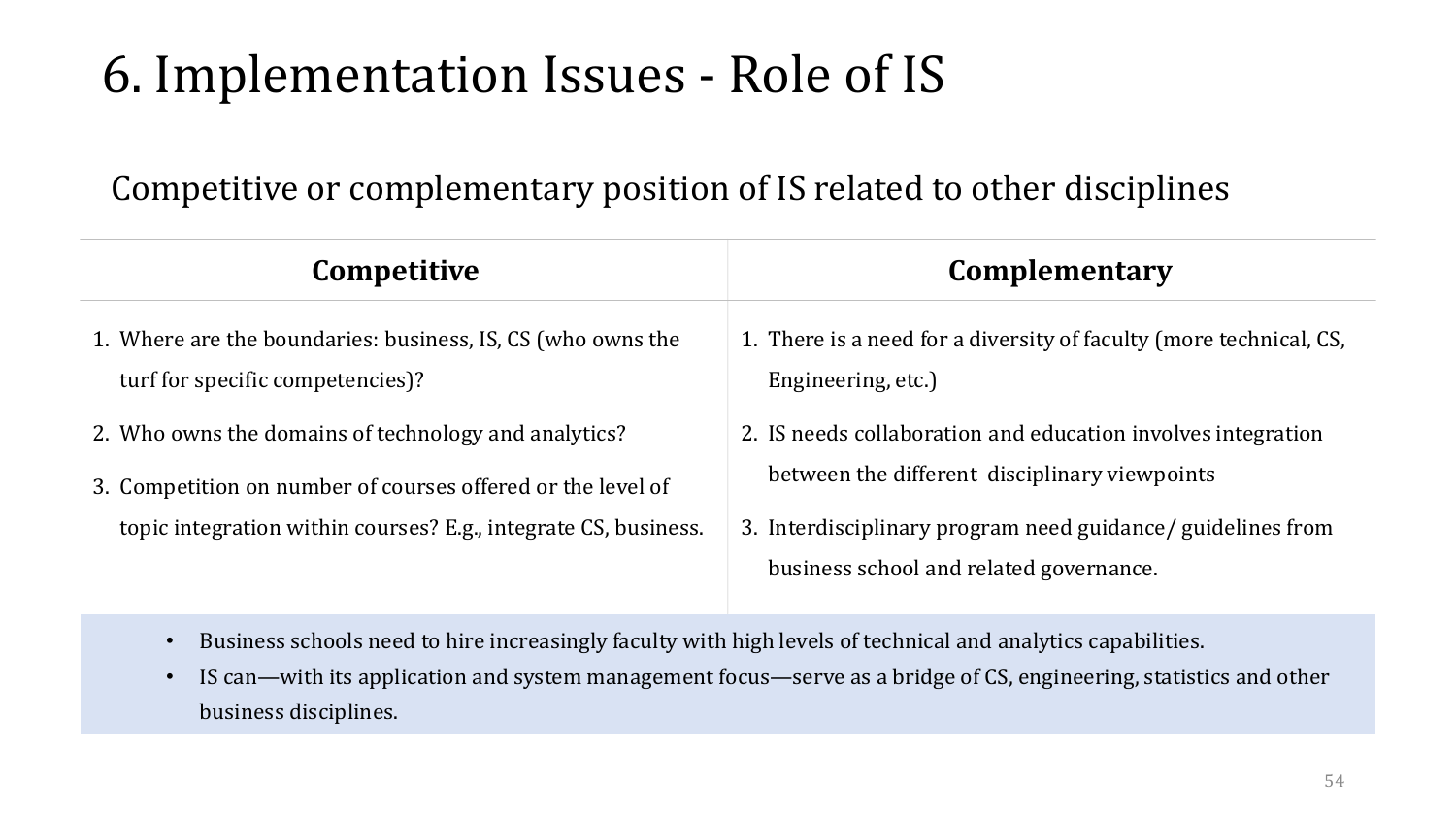### 6. Policy Issues and Implementation

- Need for detailed curriculum development within AIS and ACM to advance and expand the curricula development both for undergraduate and master's/ MBA content
- Must to conduct bi-annually shorter evaluation of the status of the area with new recommendations, starting 2024-25 (AIS Education Committee)
- Review the AACSB accreditation criteria for analytics/ technical content across all programs (Lobby for AACSB)
	- Few references in the current criteria